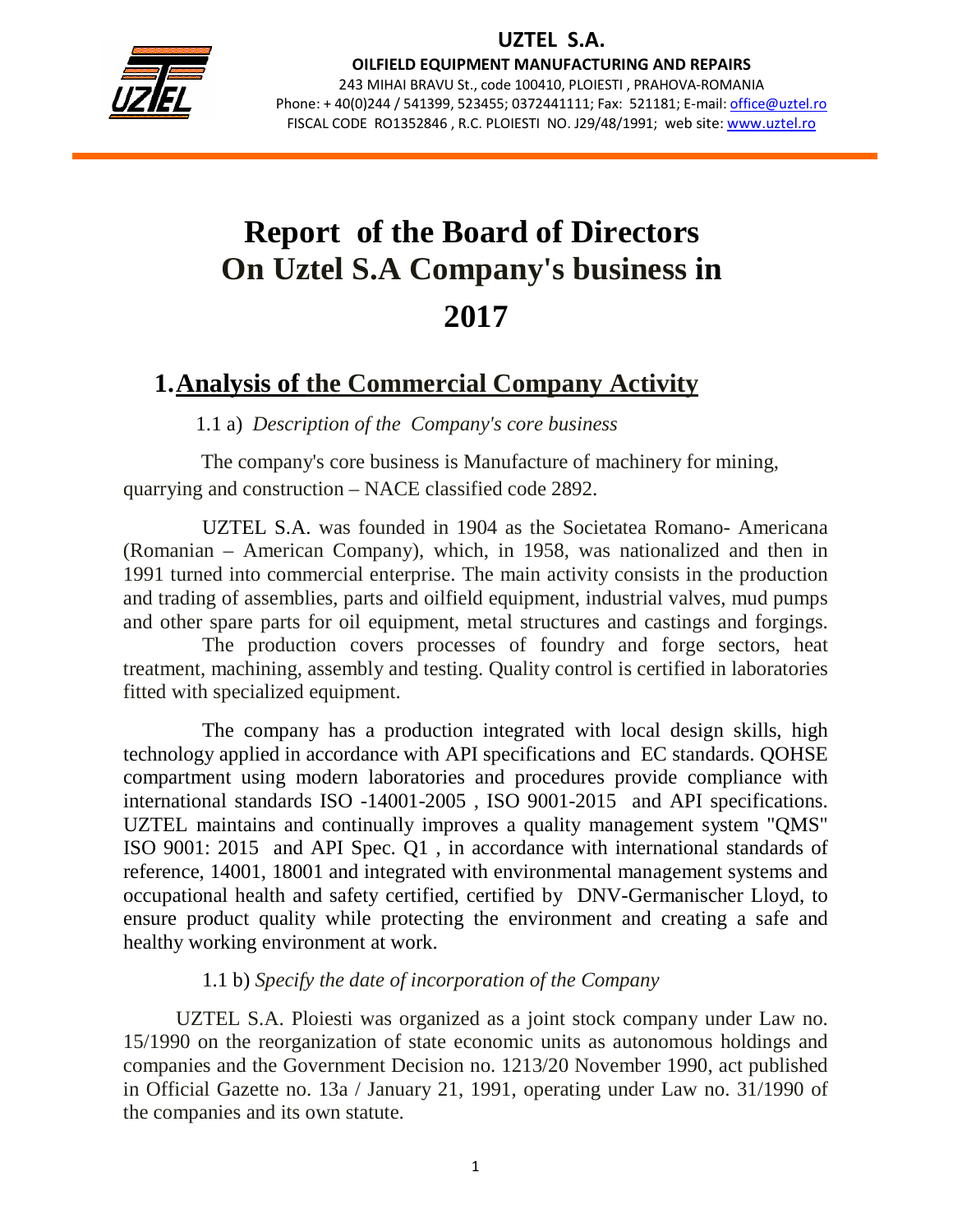

OILFIELD EQUIPMENT MANUFACTURING AND REPAIRS 243 MIHAI BRAVU St., code 100410, PLOIESTI , PRAHOVA-ROMANIA Phone: + 40(0)244 / 541399, 523455; 0372441111; Fax: 521181; E-mail: office@uztel.ro FISCAL CODE RO1352846 , R.C. PLOIESTI NO. J29/48/1991; web site: www.uztel.ro

j

 The company is registered in the Trade Register related to Prahova Court under no J29 / 48/1991 and holds unique registration number : RO 1352846

 In 2004, the company was privatized under PSAL I program, by transferring shares held by the Romanian state to private shareholders, by sale of the Authority for State Assets Recovery shareholding in the Company, equivalent to 76.8745% of the share capital at that time, to the consortium formed by Association "UZTEL" and company ARRAY PRODUCTS CO. LLC - USA. As of May 22, 2008 the Company was admitted to trading on BSE category II with UZT symbol. Currently UZT shares are traded.

c) *Description of any merger or significant reorganization of the company, its subsidiaries or controlled companies during the financial year*

 By sentence no.129 dated 03.03.2017 pronounced in File no. 4732/105/2010 by Dolj Court; Department of -II- of Civil, was ordered closure of the Uztel SA company's reorganization procedures, following the fulfillment of payment obligations assumed in the plan confirmed by sentence no. 1282 of 9 October 2012 and the Uztel SA Company's reintegration into the economic environment with continued activity.

1.1 d) *Description of acquisitions and/or sale of assets* 

#### • **Fixed Assets- Tangibles**

Between 01 January and 31 December 2017, the total value of the increases recorded in the accounting records for the "Machinery and Equipment" class was 715.024 lei representing:

- double beam overhead crane 16 To / 6,3 To, worth 256.311 lei;

- − Noxious exhaust system, worth 229.170 lei
- − Main and secondary feather molds 2 1/16, 2 9/16, 3 1/8, 4 1/16 (eight

mold sets), worth 94.243 lei;

- − Modernization of CH 50KF hydraulic heads test stand, worth 53.707 lei;
- − LED lighting installation SDV sector, worth 36.766 lei;
- − LED lighting installation central store, worth 16.216 lei;
- − Bore support for nitrate parts, worth 6.199 lei;
- − Adjustment between the accounts 2131.01 Technological Equipment
- and 2133.01 Means of Transport amounting to RON 22.411 .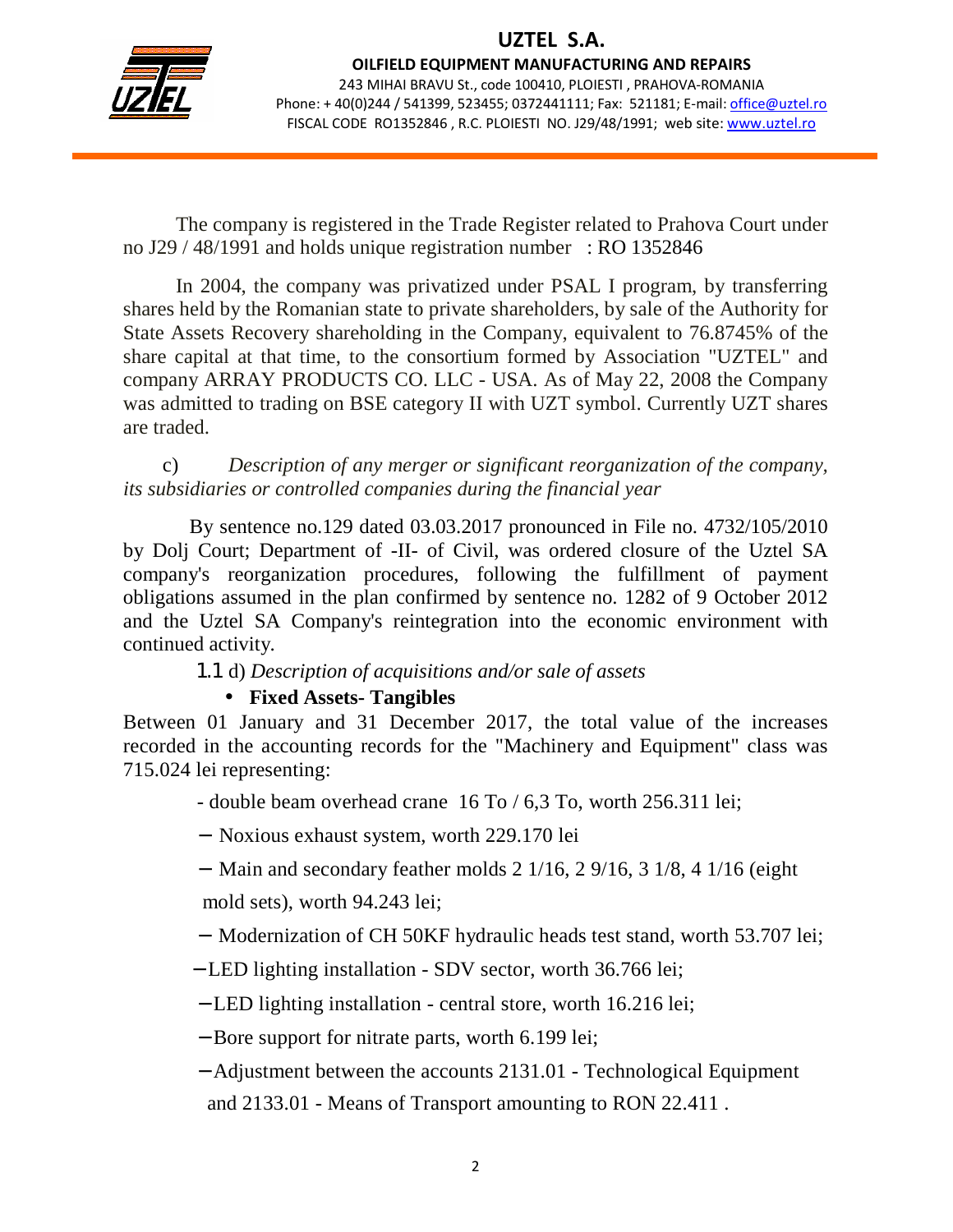

j

243 MIHAI BRAVU St., code 100410, PLOIESTI , PRAHOVA-ROMANIA Phone: + 40(0)244 / 541399, 523455; 0372441111; Fax: 521181; E-mail: office@uztel.ro FISCAL CODE RO1352846 , R.C. PLOIESTI NO. J29/48/1991; web site: www.uztel.ro

 Between 1 January and 31 December 2017, the total value of the increases recorded in the accounting records for the class "*Furniture, office equipment, fixed assets*" was 7.247 lei representing - DS-7616NI-I2 NVR Video Surveillance System.

*Tangible fixed assets* registered an increase of 155.999 lei between January 1 and December 31, 2017, representing:

- − Main and secondary feather molds 2 1/16, 2 9/16, 3 1/8, 4 1/16 (eight mold sets), worth 94.243 lei;
- − LED lighting installation SDV sector, worth 36.766 lei
	- − LED lighting installation central store, worth 16.216 lei;

− DS-7616NI-I2 NVR video surveillance system, worth 7.247 lei;

- Works for installation of double beam overhead crane 16 To / 6,3 To,

amounting to 1.527 lei.

 Between 1 January and 31 December 2017, the "*Land*" class registered a decrease of 161.311 lei by selling the surface of 604 sqm of land within the city, according to the sale contracts with authentication no .: 1758 and 1759 / 04.05.2017 to individuals .

 Between 1 January and 31 December 2017, the "*Buildings and Constructions*" class recorded a decrease of 11.300 lei, representing the cancelation from books of fixed assets (decanter of oil products) following the annual inventory of the patrimony.

 Between 1 January and 31 December 2017, the " *Machinery and Equipment*" Class recorded a decrease of 142.111 lei, representing:

 - Output of fixed assets by scrapping after annual inventory of the patrimony, worth 119.700 lei (transformer TFM 1500kVA in value of 9.500 lei, installation CIF 135KW in value of 27.200 lei, installation CIF in value 32.700 lei, free blasting installation CLEMCO worth 6.200 lei, two pieces of WIWA AIRLESS painting plant worth 13,100 lei / piece, wagon platform 20T worth 17,500 lei and GRUNDFOS pump worth 400 lei); adjusting an analytical account amounting to RON 22,410. Between 1 January and 31 December 2017, *other tangible assets - "Furniture, office equipment, fixed assets*" recorded a decrease of 2.100 lei, representing the output from books by scrapping fixed assets (AGFA 110/120 copier in value 900 lei and AGFAx520 copier worth 1.200 lei) following the annual inventory of the patrimony.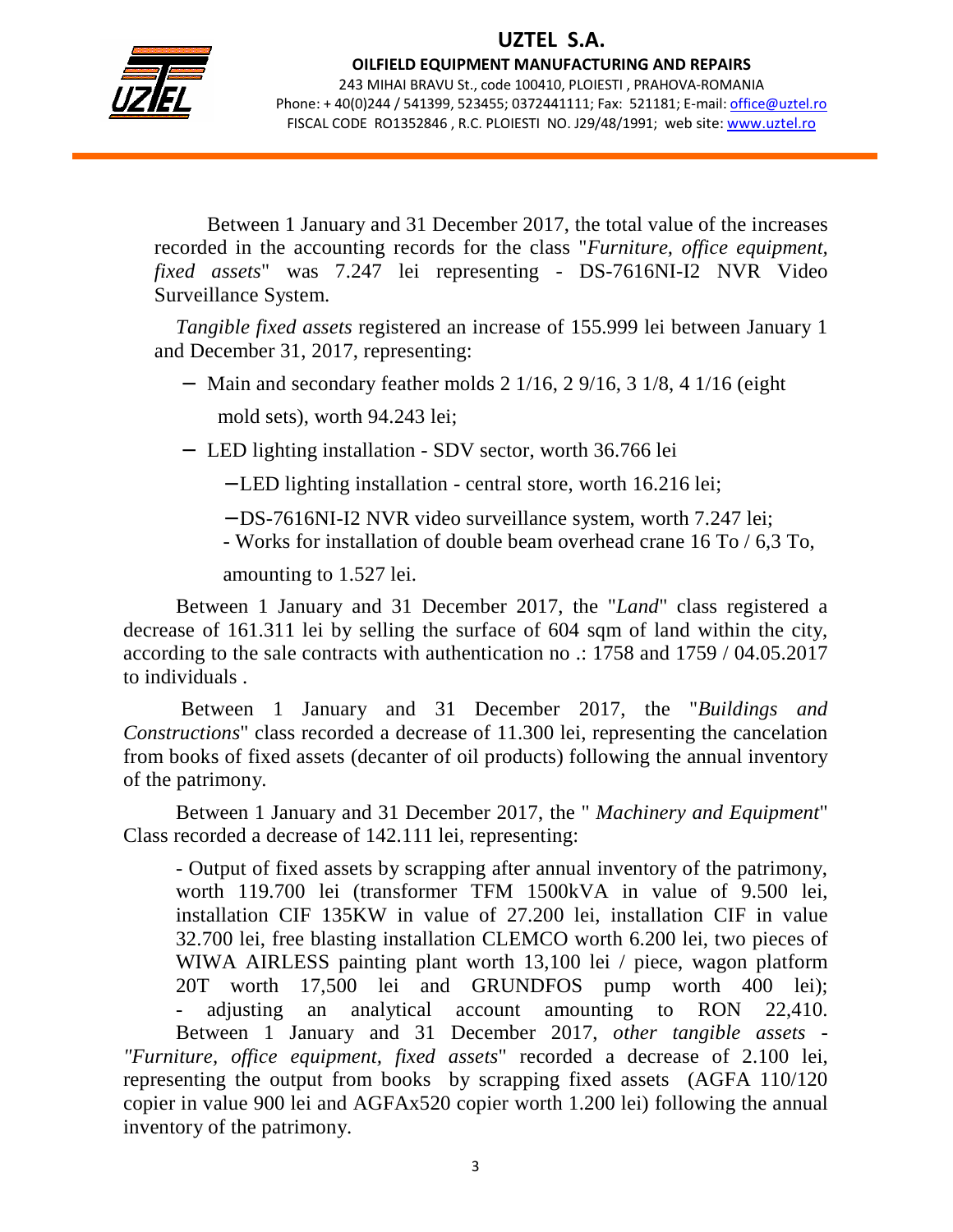

OILFIELD EQUIPMENT MANUFACTURING AND REPAIRS 243 MIHAI BRAVU St., code 100410, PLOIESTI , PRAHOVA-ROMANIA Phone: + 40(0)244 / 541399, 523455; 0372441111; Fax: 521181; E-mail: office@uztel.ro FISCAL CODE RO1352846 , R.C. PLOIESTI NO. J29/48/1991; web site: www.uztel.ro

j

 *Tangible fixed assets* registered in the period January 1 - December 31, 2017 decreases amounting to 699.859 lei, representing fixed assets put into operation:

- double beam overhead crane 16 To / 6,3 To, worth 256.311 lei;

− Noxious exhaust system, worth 229.170 lei

 − Main and secondary feather molds 2 1/16, 2 9/16, 3 1/8, 4 1/16 (eight mold sets), worth 94.242 lei;

 − Modernization of CH 50KF hydraulic heads test stand, worth 53.708 lei;

− LED lighting installation - SDV sector, worth 36.766 lei;

− LED lighting installation - central store, worth 16.216 lei;

− DS-7616NI-I2 NVR video surveillance system, worth 7.247 lei;

− Bore support for nitrate parts, worth 6.199 lei.

## • **Intangible fixed assets**

Between 1st January and 31st December 2017, *development expenditures* increased by 5.245 lei, representing:

- expenses for fitting the stripping preventer with hydraulic control type SH 7 1/16x210/70bar with seal and key worth de 2.257 lei;
- expenses for casting , thermal treatment and performed the operation I for body 21 / 16X3 / 5M in value of 2.452 lei;
- expenses for casting, heat treatment and performed the operation I for body 41/16X5M worth 536 lei.

The Company acquired intangible assets amounting to 62.416 lei representing:

- The Company acquired intangible assets amounting to 62,416 lei representing:
- Technical support for the SIVECO integrated IT system for the year 2017, worth 52,130 lei;
- Antivirus license ESET ENDPOINT worth 6.521 lei;
- Software Update License & Support Oracle Database Standard Edition One Perpetual Processor worth 3,765 lei.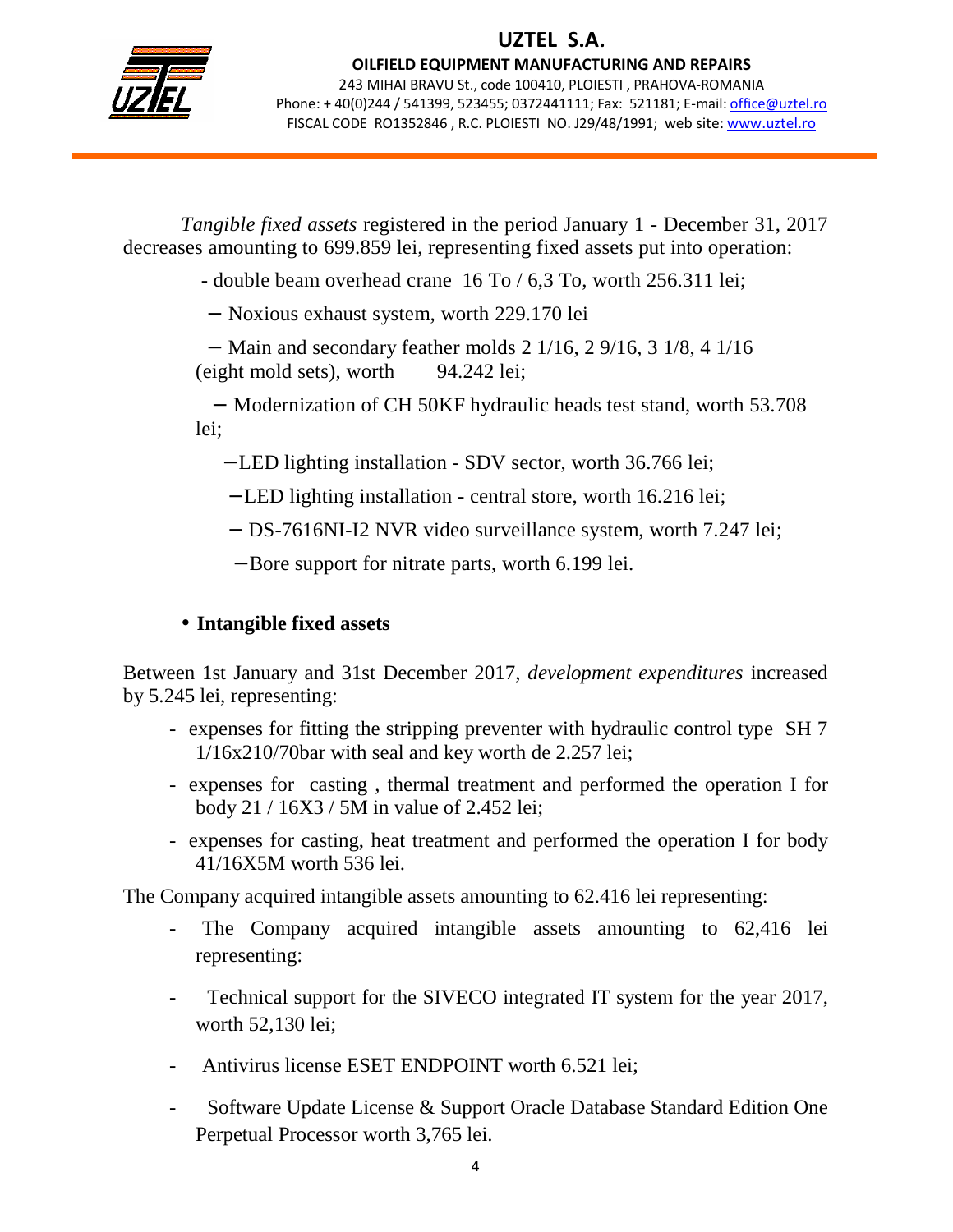

OILFIELD EQUIPMENT MANUFACTURING AND REPAIRS 243 MIHAI BRAVU St., code 100410, PLOIESTI , PRAHOVA-ROMANIA Phone: + 40(0)244 / 541399, 523455; 0372441111; Fax: 521181; E-mail: office@uztel.ro FISCAL CODE RO1352846 , R.C. PLOIESTI NO. J29/48/1991; web site: www.uztel.ro

j

Between 1 January and 31 December 2017, the *development expenses* recorded a decrease of 20.615 lei by removing by sale of the SH 7 1 / 16x210 / 70bar hydraulic drift preventer equipped with the gasket and key to the Expert Petroleum SRL Bucharest.

e*) Description of the main results of the evaluation of the company's activity The fixed assets recorded the following evolutions in the financial year 01.01.2017 - 31.12.2017:* 

Compared to the year 2016, the total fixed assets decreased from 51.883.452 lei at 31.12.2016 to 47.069.235 lei at 31.12.2017, meaning a 9,28% decrease compared to the same period of 2016, as follows :

 - The value of Intangible Assets decreased from 109.617 lei on 31.12.2016 to 73.781 lei on 31.12.2017, a percentage decrease of 32.69%, due to the recording in the bookkeeping of expenditures with depreciation of development expenses and other intangible assets, as well as outflows during the financial year 2017.

 - The value of Tangible Fixed Assets decreased from 51.773.835 lei on 31.12.2016 to 46.995.454 lei on 31.12.2017, ie a 9,33% decrease due to the recording in the bookkeeping of the depreciation expenses and of scrapping fixed assets.

|                     |            |            | lei        |
|---------------------|------------|------------|------------|
| <b>Asset item</b>   | 31.12.2017 | 31.12.2016 | 31.12.2015 |
| Intangible assets   | 73.781     | 109.617    | 54.973     |
| Tangible assets     | 46.995.454 | 51.773.835 | 58.309.744 |
| <b>Total assets</b> | 47.069.235 | 51.883.452 | 58.364.717 |

All existing spaces are owned by Uztel S.A.

In 2017 Uztel S.A saw an upward trend in terms of economic and commercial matters compared to previous year (2016) justified in the context of higher demand for oil equipment and machinery on domestic and international market.

Uztel S.A. knew in 2017 the following trend of sales on domestic and foreign markets:

a. **Sales in RON** increased from 17.278.547 lei at 31.12.2016 to a 21.683.961 lei at 31.12.2017, that means a percentage increase of 25,50% compared to the same period of 2016;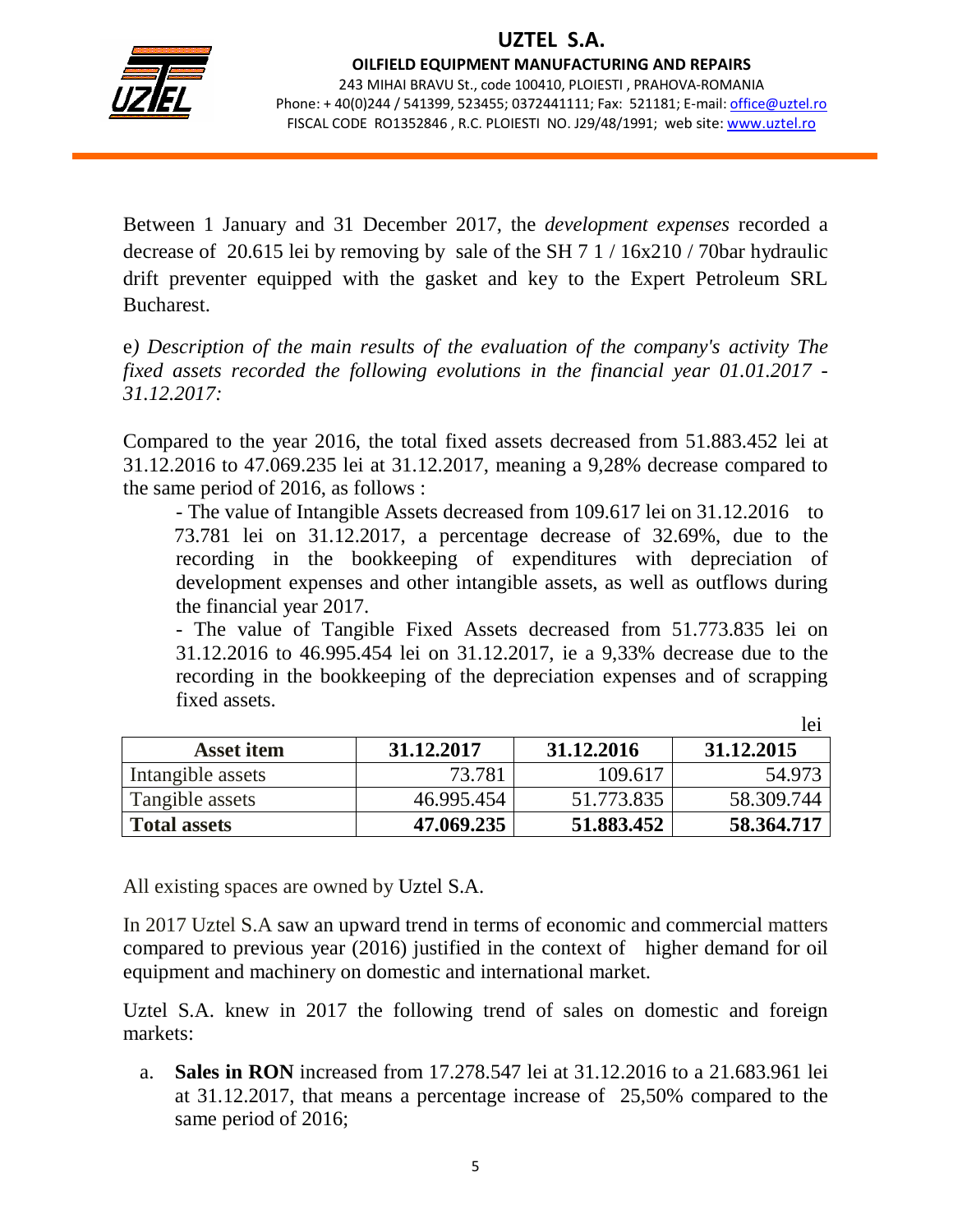

j

- b. **Sales in EUR** increased from 1.328.546 EUR at 31.12.2016 to 2.386.404 EUR at 31.12.2017, that means a percentage increase of 79,63% compared to the same period of 2016;
- c. **Sales in US** declined from a 4.545.166 USD at 31.12.2016 to 2.978.191USD at 31.12.2017, taht means a percentage decrease of 34, 48% compared to the same period of 2016.

| <b>Explanations</b> |                         | $\mid$ 31,12,2016 $\mid$ 31,12,2017 $\mid$ 31,12,2017/31,12,2016*100 |
|---------------------|-------------------------|----------------------------------------------------------------------|
| Sales in RON        | 17.278.547   21.683.961 | 125,50                                                               |
| Sales in EUR        | 1.328.546   2.386.404   | 179,63                                                               |
| Sales in USD        | 4.545.166   2.978.191   | 65,52                                                                |



#### **1.1.1** *Elements of general assessment*:

- a) Net result (13.170.728) lei
- b) Turnover 44.370.143 lei
- c) Total value of to sales in foreign currencies ( EURO and USD ) changed to national currency or January- December 2017 worth 22.822.353,17 lei **–** account turnover 4111.1.03 (foreign clients) corresponding to turnover accounts, as follows l :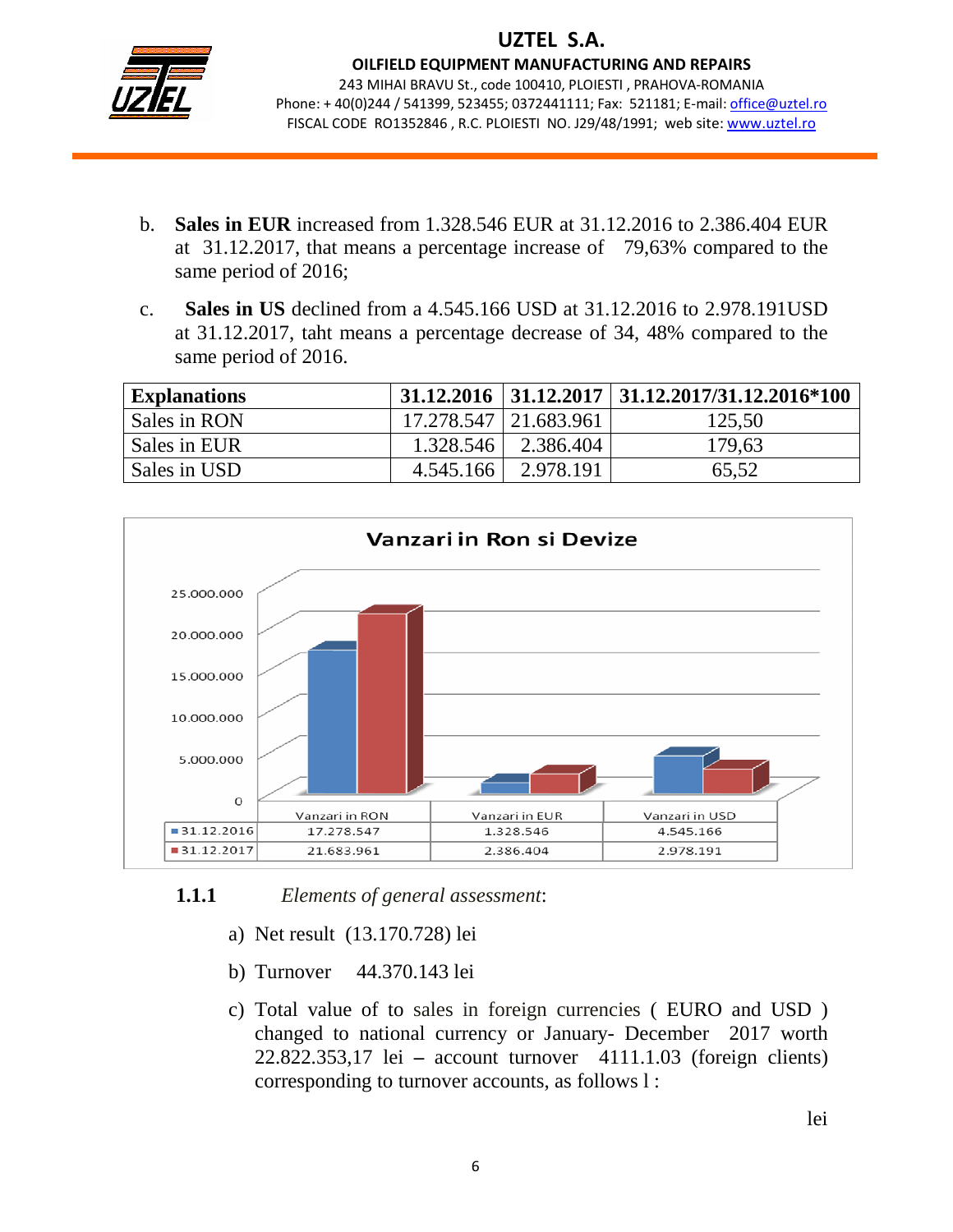

OILFIELD EQUIPMENT MANUFACTURING AND REPAIRS

243 MIHAI BRAVU St., code 100410, PLOIESTI , PRAHOVA-ROMANIA Phone: + 40(0)244 / 541399, 523455; 0372441111; Fax: 521181; E-mail: office@uztel.ro FISCAL CODE RO1352846 , R.C. PLOIESTI NO. J29/48/1991; web site: www.uztel.ro

j

| $\vert$ Ct. 701.1.03 $\vert$ Revenue from the sale of finished products | 22.682.605,81 |
|-------------------------------------------------------------------------|---------------|
| $\vert$ Ct. 704.2.03 $\vert$ Revenue from services rendered - external  | 104.338,86    |
| $\vert$ Ct. 708.1.02 $\vert$ Income from different activities - export  | 35.408,50     |

- d) Actual expenditure of 2017 to achieve production manufactured and sold is totaling 37.377.926,21 lei and to achieve production in progress are worth a total of 6.944.753,96 lei.
- e) market share estimated to be owned by the company :
	- domestic market 10-15%;
	- international market 1-1,5%.

In 2017 the company developed its commercial activity in the domestic market, intra-community and foreign markets, as follows:

#### **- domestic trade partners:**

•**Clients** - Cameron-Romania SRL Campina, Drilling Equipment SRL Zalau, Vulcan SA Bucuresti, Automobile Dacia SA Mioveni, Tehnomet SA Buzau, Black Sea Oil and Gas SRL Bucuresti, Atlantic Prod Impex SRL Ploiesti, Multy Products Rom SRL Sighisoara s.a.

•**Suppliers** - Forja Rotec SRL Buzau, Forja Neptun SRL Baicoi, Upetrom - 1Mai Ploiesti, Nimet Targoviste, Pas Technology Campina, Electrica Furnizare SA Bucuresti, Arva Metals & Steels SRL Cornetu, Mechanic&Hydro Pneumatic Systems SRL Bucuresti, Huttenes Albertus Romania SRL Bucuresti, Engie Romania SA Bucuresti s.a.

#### **- intra-community trading partners:**

•**Clients** - ABB Process Industrie Franta, Robke Erdol Und Erdgastechnik Germania, Magyar Horizont Energia Kft Budapesta-Ungaria, Peseco Limited Aberdeenshire UK, Manefols Komerz LLP Belfast Irlanda, Liberty Drilling Equipment Olanda, Green Control SRL Italia, s.a.

•**Suppliers** - Riganti SPA Italia , GPS Oil Tools Oilfield Equipment & Services GMBH Vechta Germania, Forgital Italy S.P.A., CF Service SRL Italia, Keramtech Cehia, Trelleborg Sealing Solutions Bulgaria, Danco Industry LTD Bulgaria s.a.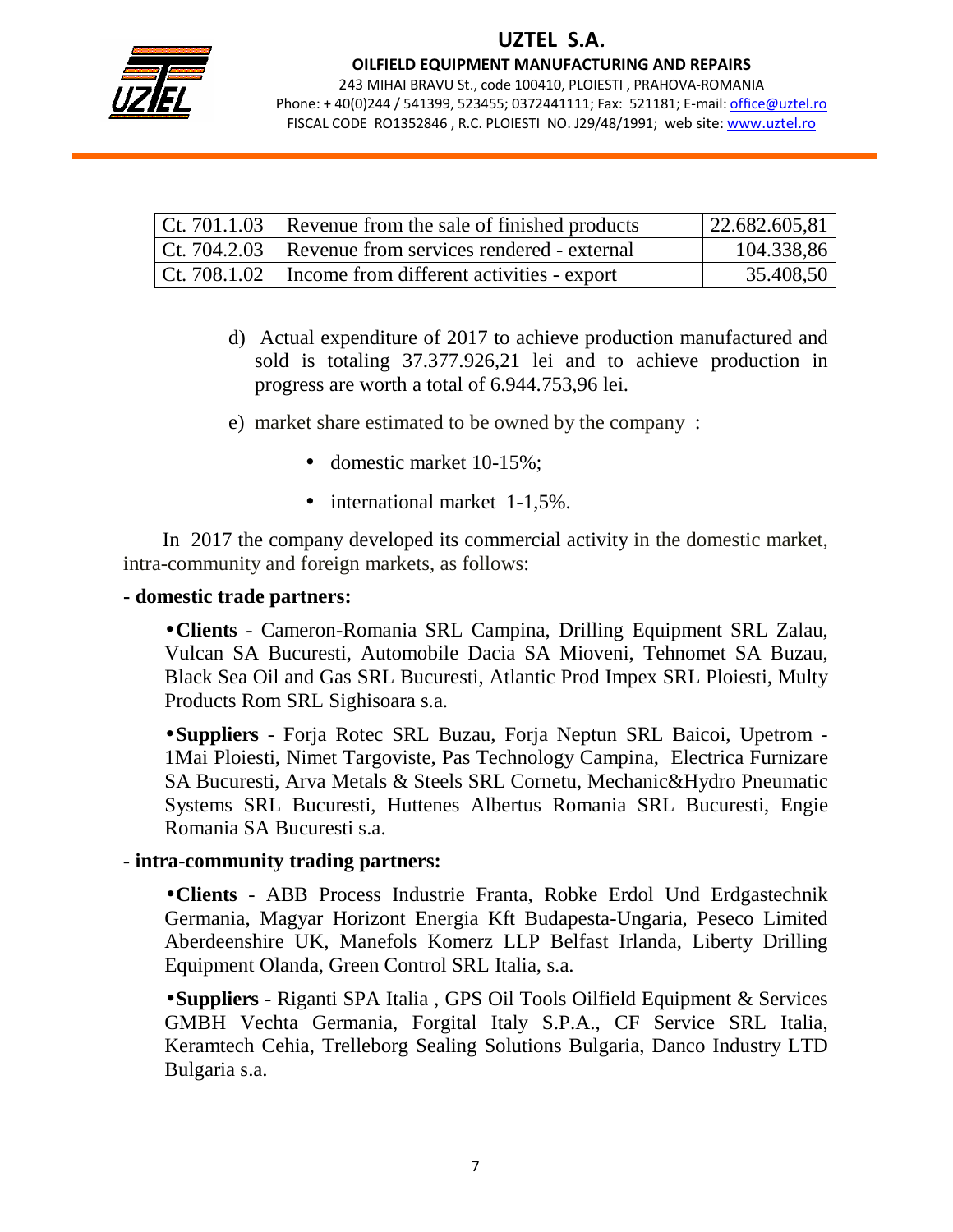

OILFIELD EQUIPMENT MANUFACTURING AND REPAIRS

243 MIHAI BRAVU St., code 100410, PLOIESTI , PRAHOVA-ROMANIA Phone: + 40(0)244 / 541399, 523455; 0372441111; Fax: 521181; E-mail: office@uztel.ro FISCAL CODE RO1352846 , R.C. PLOIESTI NO. J29/48/1991; web site: www.uztel.ro

j

#### **- extra-community trading partners:**

•**Clients -** Omni Valve LLC USA, Desert Sand Oil & Gas LLC Oman, Ibemo Industrie Service Germania, Bahar Enegy Operating Company Limited Azerbaijan, PT Bangun Mitra Sinenergy – Jakarta, Indonezia, Fenton Holding Wordwide USA.

•**Suppliers -** Parker Hannifin Corporation PGI USA, Shabum International LTD Tel Aviv Israel, s.a.

 f) at 31.12.2017, the company had liquidities (according to balance sheet) in total amount of 1.771.478,44 lei namely:

|                                                    |                     | lei                 |                 |
|----------------------------------------------------|---------------------|---------------------|-----------------|
| <b>Explanations</b>                                | 31-December<br>2017 | 31-December<br>2016 | Percent $(\% )$ |
| 0                                                  |                     |                     | $3 = 1/2*100$   |
| bank account 5121 (lei)                            | 536.011,52          | 608.978,23          | 88,02           |
| bank account 5124 (US) -<br>c/val. lei             | 152.733,75          | 380.418,26          | 40,15           |
| bank account 5124 (euro)<br>- c/val. lei           | 1.062.699,71        | 246.736,94          | 430,70          |
| Cash account 531 in lei                            | 18.679,56           | 8.951,52            | 208,67          |
| Cash account 531 in (usd)<br>$-c/val.$ lei         | 494,22              |                     |                 |
| Cash account 531 in (eur)<br>$-c/val.$ lei         | 684,98              |                     |                 |
| Other values – Restauran<br>tickets $532$ in (lei) | 174,69              |                     |                 |
| <b>Total cash</b>                                  | 1.771.478,44        | 1.245.084,95        | 142,28          |

Cash and cash equivalents recorded in 2017 an increase from 1.245.084,95 lei at 31.12.2016 to 1.771.478,44 lei at 31.12.2017 , taht means a percentage increase of 42,28 % compared to the same period of 2016 .

The company recorded at December 31 2017 a net financial gain due to changes of exchange rate ( EUR and USD ) for the period of January – December 2017 worth 20.233,71 lei, :

- account 665 (expenses from exchange rate differences ) = 677.019,45 lei

- account 765 ( income from exchange rate differences) = 697.253,16 lei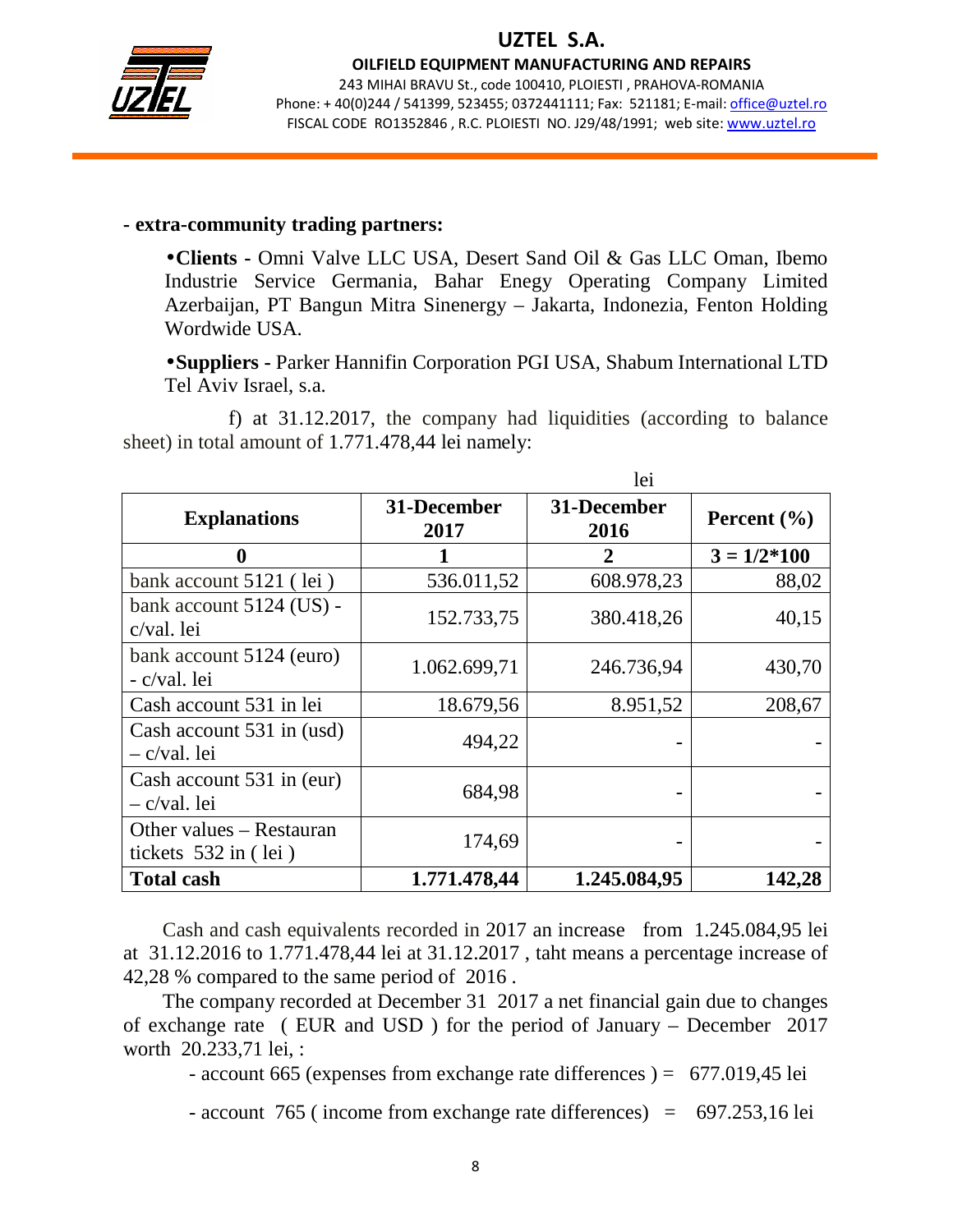

OILFIELD EQUIPMENT MANUFACTURING AND REPAIRS 243 MIHAI BRAVU St., code 100410, PLOIESTI , PRAHOVA-ROMANIA Phone: + 40(0)244 / 541399, 523455; 0372441111; Fax: 521181; E-mail: office@uztel.ro FISCAL CODE RO1352846 , R.C. PLOIESTI NO. J29/48/1991; web site: www.uztel.ro

j

lei

#### **1.1.2** *Evaluation of technical level of the Company*

a) At 31.12.2017 the Company owns assets totaling 85.202.953,39 lei, as bellow:

|                                                                         | iei                                                          |
|-------------------------------------------------------------------------|--------------------------------------------------------------|
| <b>ASSETS</b>                                                           | <b>Balance at 31.12.2017 as of</b><br><b>Account balance</b> |
| Lands                                                                   | 16.602.788,75                                                |
| Constructions                                                           | 32.003.702,35                                                |
| Technological equipment, devices and<br>measurement equipment, vehicles | 36.430.684,72                                                |
| Furniture and office equipment                                          | 165.777,57                                                   |

 The production to achieve extraction and construction equipment, industrial valves, spare parts for oil equipment and constructions is carried out in the Oilfield Equipment Department, and casting parts, heat treatments and forging in Section of Hot Sectors.

b) In the period January to December 2017 were recorded following evolutions of the main income of the company compared to total revenues (49.331.554 lei) and turnover (44.370.143 lei ), namely:

| year 2017                                                  | Value (lei)   | <b>Share in Total</b><br>income % | <b>Share in</b><br>turnover % |
|------------------------------------------------------------|---------------|-----------------------------------|-------------------------------|
| Revenue from the sale of finished<br>products - domestic   | 21.024.336,55 | 42,62                             | 47,38                         |
| Revenue from the sale of finished<br>$products - external$ | 22.682.605,81 | 45,98                             | 51,12                         |
| Revenue from services rendered -<br>laboratory services    | 68.000,00     | 0,14                              | 0,15                          |
| Revenue from services rendered -<br>internal transport     | 3.771,00      | 0,01                              | 0,01                          |
| Revenue from services rendered -<br>external transport     | 104.338,86    | 0,21                              | 0,24                          |
| Revenue from rental of oilfield<br>equipment               | 147.956,29    | 0,30                              | 0,33                          |
| Income from sale of goods                                  | 255.623,87    | 0,52                              | 0,58                          |
| Income from various activities - Internal                  | 48.101,87     | 0,10                              | 0,11                          |
| Income from various activities - Export                    | 35.408,50     | 0,07                              | 0,08                          |
| <b>Turnover - Total</b>                                    | 44.370.142,75 | 89,94                             | 100,00                        |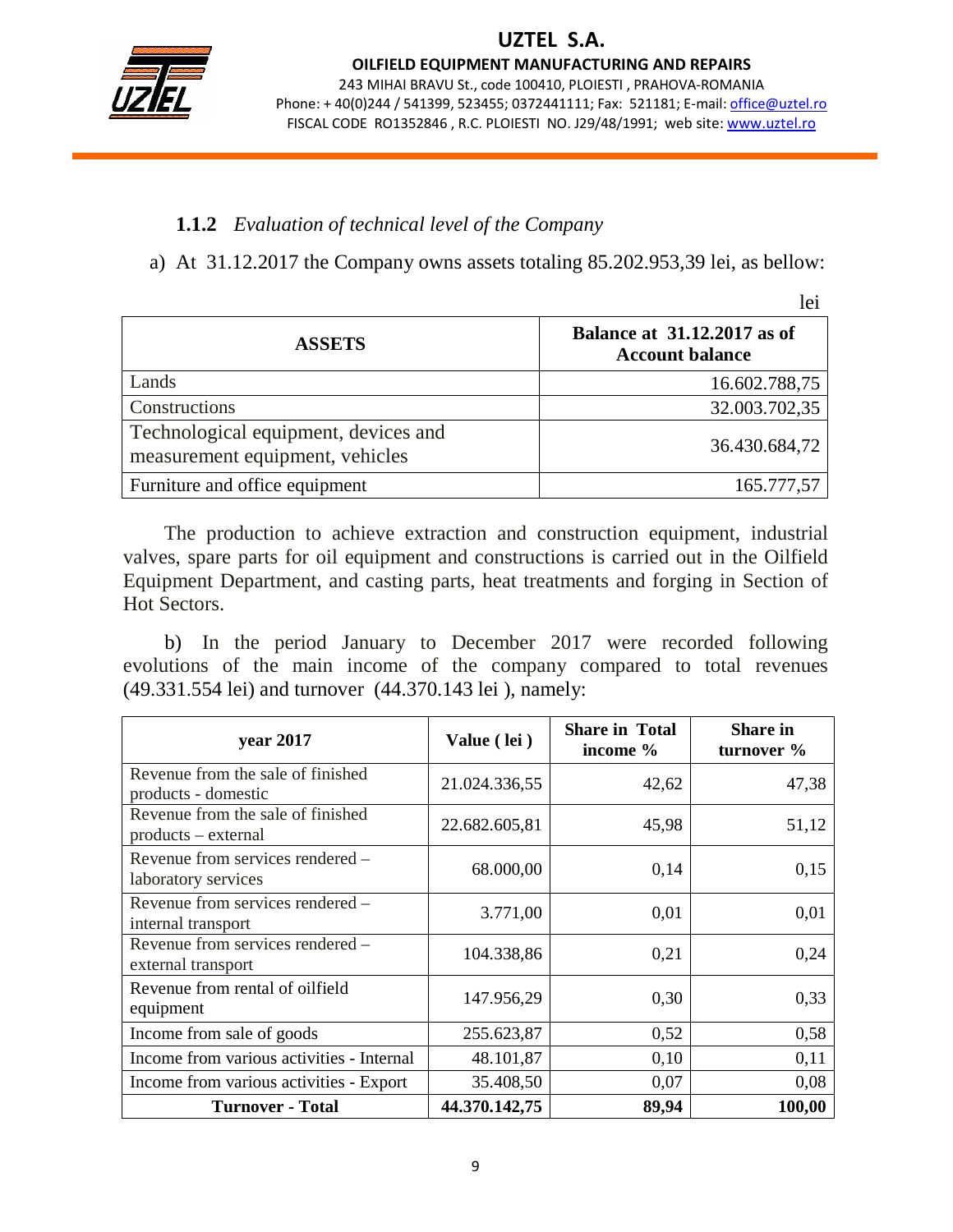

OILFIELD EQUIPMENT MANUFACTURING AND REPAIRS 243 MIHAI BRAVU St., code 100410, PLOIESTI , PRAHOVA-ROMANIA Phone: + 40(0)244 / 541399, 523455; 0372441111; Fax: 521181; E-mail: office@uztel.ro FISCAL CODE RO1352846, R.C. PLOIESTI NO. J29/48/1991; web site: www.uztel.ro

j

#### **1.1.3** *Evaluation of technical-material supply (domestic and external suppliers)*

The main 10 suppliers of the Company based on purchase volume for the year 2017:

| <b>Domestic suppliers</b>               | <b>Total invoices (lei)</b><br><b>Without VAT</b> | Share % |
|-----------------------------------------|---------------------------------------------------|---------|
| Forja Rotec SRL Buzau                   | 2.804.299,30                                      | 11,80   |
| Electrica Furnizare SA Bucuresti        | 2.061.461,67                                      | 8,68    |
| Sodexo Pass Romania SRL Bucuresti       | 1.260.802,28                                      | 5,31    |
| Arva Metals & Steels SRL Cornetu        | 981.657,49                                        | 4,13    |
| Huttenes Albertus Romania SRL Bucuresti | 969.145,81                                        | 4,08    |
| <b>MSD COM SRL Buzau</b>                | 930.915,58                                        | 3,92    |
| Hany Industry SRL Ploiesti              | 723.902,18                                        | 3,05    |
| Engie Romania SA Bucuresti              | 674.366,70                                        | 2,84    |
| <b>Metarex SRL Bucuresti</b>            | 573.387,98                                        | 2,41    |
| <b>Bronic Security Bucuresti</b>        | 517.966,00                                        | 2,18    |
| <b>TOTAL</b>                            | 11.497.904,99                                     | 48,40   |

|                                                 | <b>Total invoices</b> | <b>Share</b>  |
|-------------------------------------------------|-----------------------|---------------|
| <b>External Suppliers</b>                       | (euro)                | $\frac{6}{9}$ |
| Riganti SPA Italia                              | 104.140,00            | 20,19         |
| Special Quality Alloys LTD England              | 100.476,65            | 19,48         |
| Danco Industry LTD Bulgaria                     | 87.394,79             | 16,95         |
| GPS Oil Tools Gmbh Germania                     | 87.118,75             | 16,89         |
| Nov Completion & Production Solutions<br>Vechta | 41.582,37             | 8,06          |
| Forgital Italy S.P.A.                           | 14.400,00             | 2,79          |
| <b>Passion SRL Ploiesti</b>                     | 12.475,00             | 2,42          |
| Peseco Limited Aberdeenshire United<br>Kingdom  | 11.215,48             | 2,17          |
| <b>CF Service SRL Italia</b>                    | 9.539,18              | 1,85          |
| Ibemo Industrie Service Germania                | 9.440,00              | 1,83          |
| <b>TOTAL</b>                                    | 477.782,22            | 92,63         |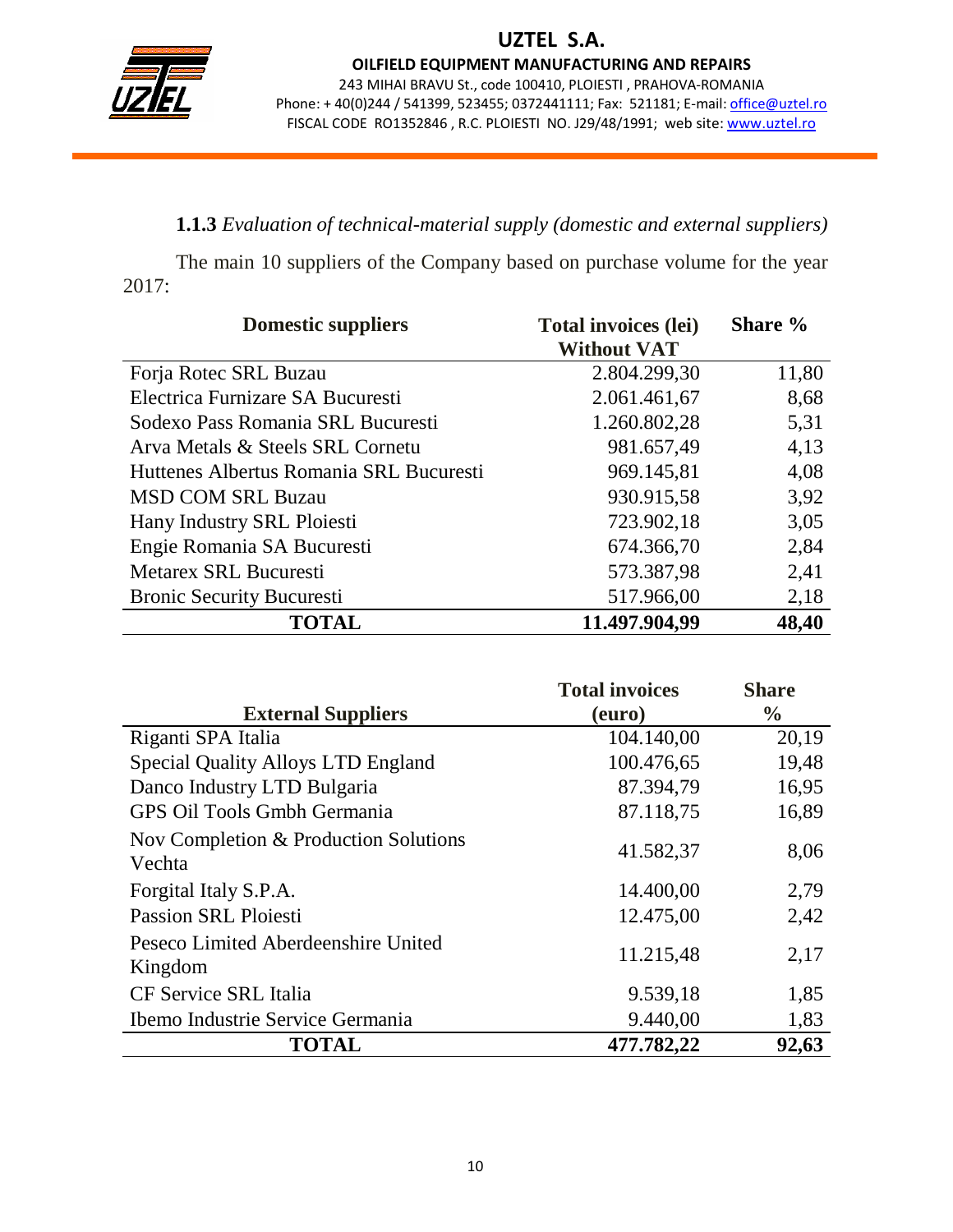

#### OILFIELD EQUIPMENT MANUFACTURING AND REPAIRS

243 MIHAI BRAVU St., code 100410, PLOIESTI , PRAHOVA-ROMANIA Phone: +40(0)244 / 541399, 523455; 0372441111; Fax: 521181; E-mail: office@uztel.ro FISCAL CODE RO1352846 , R.C. PLOIESTI NO. J29/48/1991; web site: www.uztel.ro

j

|                                            | <b>Total invoices</b> | share         |
|--------------------------------------------|-----------------------|---------------|
| <b>External Suppliers</b>                  | (US)                  | $\frac{6}{9}$ |
| Parker Hannifin Corporation PGI USA        | 60.220,12             | 29,06         |
| American Petroleum Institut Washington USA | 45.530,81             | 21,97         |
| Omni Valve LLC USA                         | 36.126,48             | 17,44         |
| Optimum LTD Liban                          | 27.436,56             | 13,24         |
| Shabum International LTD Tel Aviv Israel   | 26.385,59             | 12,73         |
| Gebruder Wess SRL Bucuresti                | 6.600,00              | 3,19          |
| <b>Trelleborg Sealing Solutions Sofia</b>  | 1.697,75              | 0,82          |
| Hub Dacia SRL Bucuresti                    | 1.345,00              | 0,65          |
| Thomson Ruters (Scientific) LLC New York   | 661,50                | 0,32          |
| Turkmennebit Ashgabat - Turkmenistan       | 575,00                | 0,28          |
| <b>TOTAL</b>                               | 206.578,81            | 99,70         |

#### **1.1.4** *Evaluation of sales*

The main 10 clients per sales volume for 2017are listed in the table bellow:

| <b>Domestic Clients</b>                                              | <b>Total invoices</b><br>(lei) | Weight        |
|----------------------------------------------------------------------|--------------------------------|---------------|
|                                                                      | <b>Without VAT</b>             | $\frac{6}{9}$ |
| Cameron-Romania SRL Campina                                          | 4.476.443,23                   | 20,88         |
| Drilling Equipment SRL Zalau                                         | 2.166.618,01                   | 10,1          |
| Vulcan SA Bucuresti                                                  | 1.866.014,29                   | 8,71          |
| Automobile Dacia Mioveni                                             | 1.643.679,17                   | 7,67          |
| <b>Tehnomet SA Buzau</b>                                             | 1.162.643,98                   | 5,24          |
| Bleck Sea Oil&Gas SRL Bucuresti                                      | 978.764,37                     | 4,53          |
| Atlantic Prod Impex SRL Ploiesti                                     | 956.217,56                     | 4,46          |
| Multy Products Rom SRL Sighisoara- Punct<br>de lucru Albesti Prahova | 760.131,94                     | 3,55          |
| <b>Expert Petroleum Solutions SRL Bucuresti</b>                      | 600.111,81                     | 2,8           |
| Neptun SA Campina                                                    | 476.950,50                     | 2,23          |
| <b>TOTAL</b>                                                         | 15.087.574,86                  | 70,17         |

|                                                     | <b>Total Invoices</b> | Weight        |
|-----------------------------------------------------|-----------------------|---------------|
| <b>External Clients</b>                             | (Euro)                | $\frac{0}{0}$ |
| ABB Process Industrie Aix-Les Bains Cedex<br>France | 1.005.114,50          | 40,37         |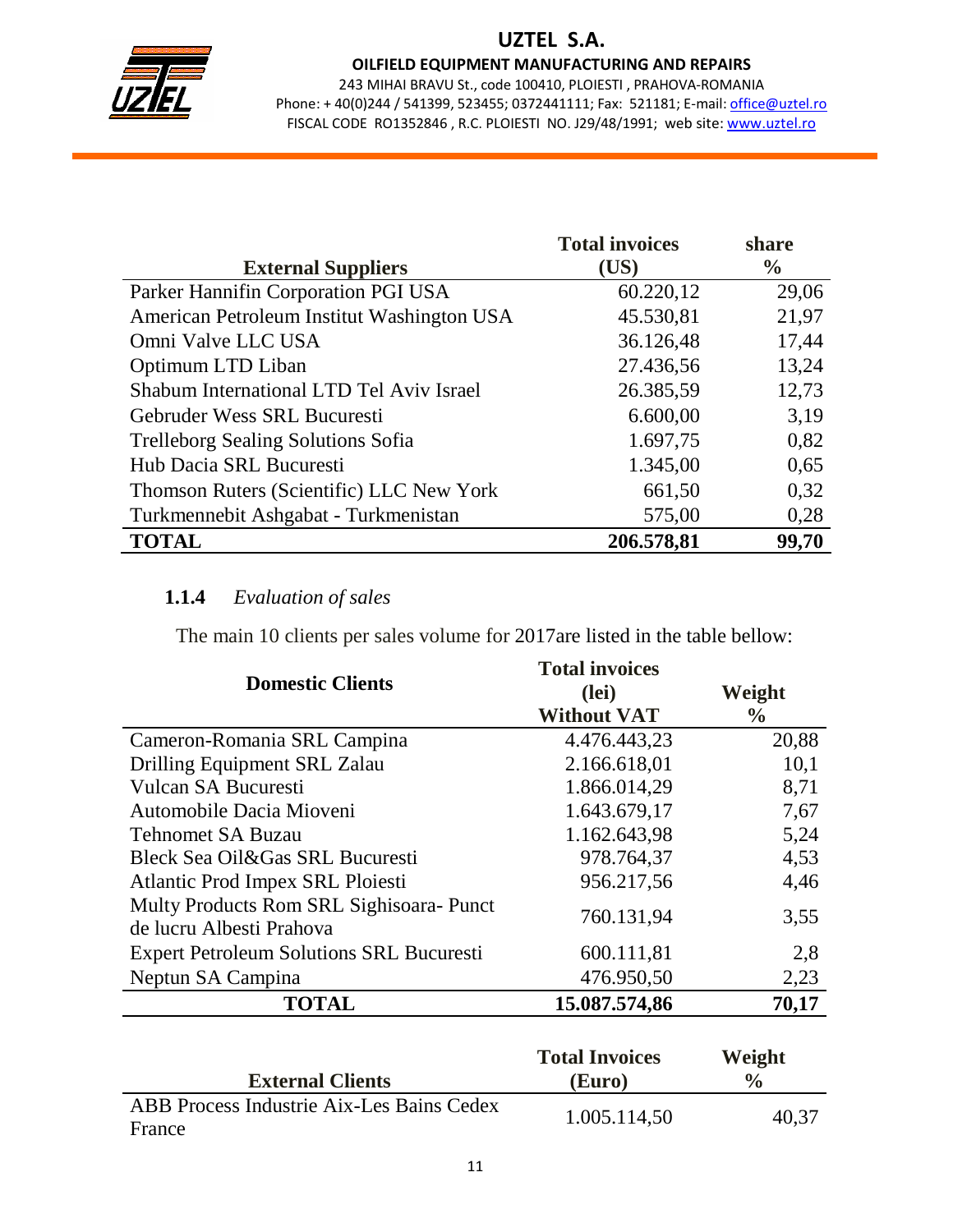

#### OILFIELD EQUIPMENT MANUFACTURING AND REPAIRS

243 MIHAI BRAVU St., code 100410, PLOIESTI , PRAHOVA-ROMANIA Phone: + 40(0)244 / 541399, 523455; 0372441111; Fax: 521181; E-mail: office@uztel.ro FISCAL CODE RO1352846 , R.C. PLOIESTI NO. J29/48/1991; web site: www.uztel.ro

j

| Robke Erdol UND Erdgastechnik GmbH     | 327.844,00   | 13,17 |
|----------------------------------------|--------------|-------|
| Germania                               |              |       |
| Magyar Horizont Energia Kft Budapesta  | 228.803,00   | 9,19  |
| Ungaria                                |              |       |
| Peseco Limited Aberdeenshire U.K.      | 204.542,00   | 8,22  |
| Manefols Komerz LLP Belfast Irlanda    | 179.680,00   | 7,22  |
| Liberty Drillyng Equipment B.V. Olanda | 168.178,00   | 6,76  |
| Green Control SRL Italia               | 70.518,00    | 2,83  |
| Nis j.s.c. Novi Sad Serbia             | 48.550,55    | 1,95  |
| TDE Field Services ZRT Ungaria         | 43.387,00    | 1,74  |
| Hartmann Valves GmbH Germania          | 42.135,00    | 1,69  |
| <b>TOTAL</b>                           | 2.318.752,05 | 93,14 |

|                                              | <b>Total</b>          | Weight        |
|----------------------------------------------|-----------------------|---------------|
| <b>External Clients</b>                      | <b>Invoices (USD)</b> | $\frac{6}{9}$ |
| Omni Valve LLC USA                           | 1.773.573,00          | 51,99         |
| Desert Sand Oil&Gas LLC Muscat Oman          | 701.176,00            | 20,55         |
| Bahar Energy Operating Company Limited       | 313.265,00            | 9,18          |
| Ibemo Industrie Service Germania             | 311.395,00            | 9,13          |
| PT Bangun Mitra Sinergi Jakarta Indonezia    | 257.283,20            | 7,54          |
| Fenton Holding Worldwide Singapore           | 36.500,00             | 1,07          |
| Array Holdings Inc USA                       | 17.864,00             | 0,52          |
| <b>IAL Engineering Services LTD Trinidad</b> | 420                   | 0,01          |
| <b>TOTAL</b>                                 | 3.411.476,20          | 100           |

The effects of manufacturing activity, transactions and events conducted during 2017 in a company vary in stability, risk and predictability, and presentation elements economic - financial helps in understanding the performance achieved and in assessing future results.

Accounting achievements of 2017 show that SC UZTEL S.A. Ploiesti is a viable society with economic and commercial development potential which succeeded to close the reorganization procedure under Law nm. 85/2006 and get back in the economic environment of business company.

SC UZTEL S.A. had ongoing on 31.12.2017 orders / contracts with internal and external trading partners in the total amount of 14.146.811 lei, from what: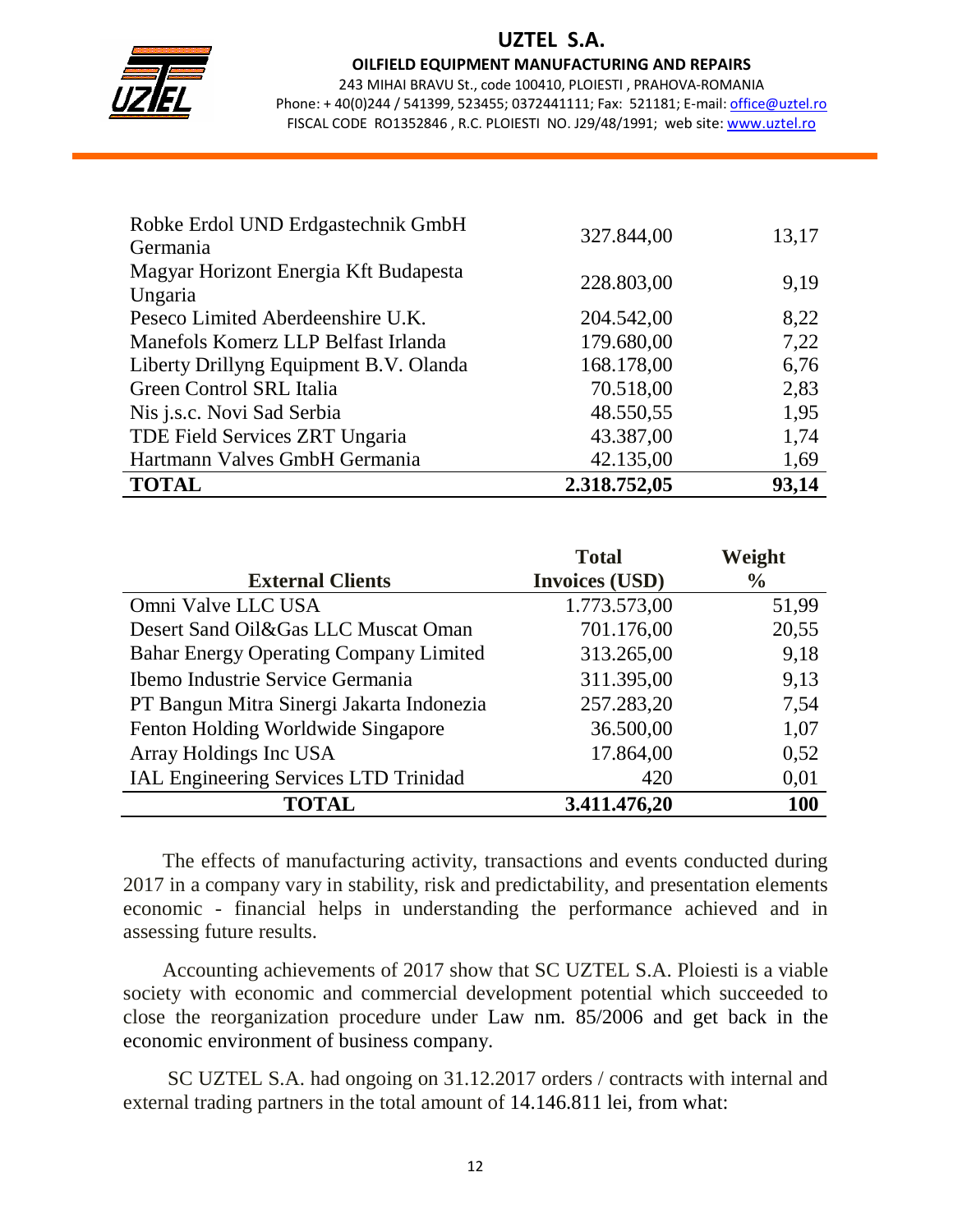

OILFIELD EQUIPMENT MANUFACTURING AND REPAIRS

243 MIHAI BRAVU St., code 100410, PLOIESTI , PRAHOVA-ROMANIA Phone: + 40(0)244 / 541399, 523455; 0372441111; Fax: 521181; E-mail: office@uztel.ro FISCAL CODE RO1352846 , R.C. PLOIESTI NO. J29/48/1991; web site: www.uztel.ro

j

| <b>Internal Market - RON</b>  | 2.316.480 |
|-------------------------------|-----------|
| <b>External market - EURO</b> | 1.224.877 |
| <b>External market - USD</b>  | 1.678.850 |

These orders / contracts are already underway in manufacturing and are in various stages of technological path and are intended for fabrication and delivery of the company's main products such as: industrial valves, systems and installation and equipment for oil wells blow-out prevention, oilfield equipment repair and manufacturing , services and spare parts, etc.

Concerning the contracts / purchase orders at end-2017, the company is carrying out a series of commercial steps and auctions on domestic and international market that will create the conditions to provide the necessary contracts and orders expected by Income and Expenditure Balance and Cash flows related to 2018, as follows:

| Internal Market - RON  | 12.430.000 |
|------------------------|------------|
| External market - EURO | 4.682.000  |
| External market - USD  | 6.851.000  |

*1.1.5 Evaluation of legal issues concerning to the employees/staff of company* 

a) Company recorded at 31.12.2017 a number of 470 employees from what:

People

| $\mid$ Engineer $\mid$ Sub-engineers $\mid$ | economists | Other people with academic education |
|---------------------------------------------|------------|--------------------------------------|
|                                             |            |                                      |

The factory staff is represented as follows:

People

| Oilfield equipment | Hot sectors Depart. | Other activities | Total Techn- |
|--------------------|---------------------|------------------|--------------|
| $\Omega$           | -44                 |                  |              |

b) The relationship between management and employees in 2017 were held in good conditions, labor conflicts are not registered and no otherwise.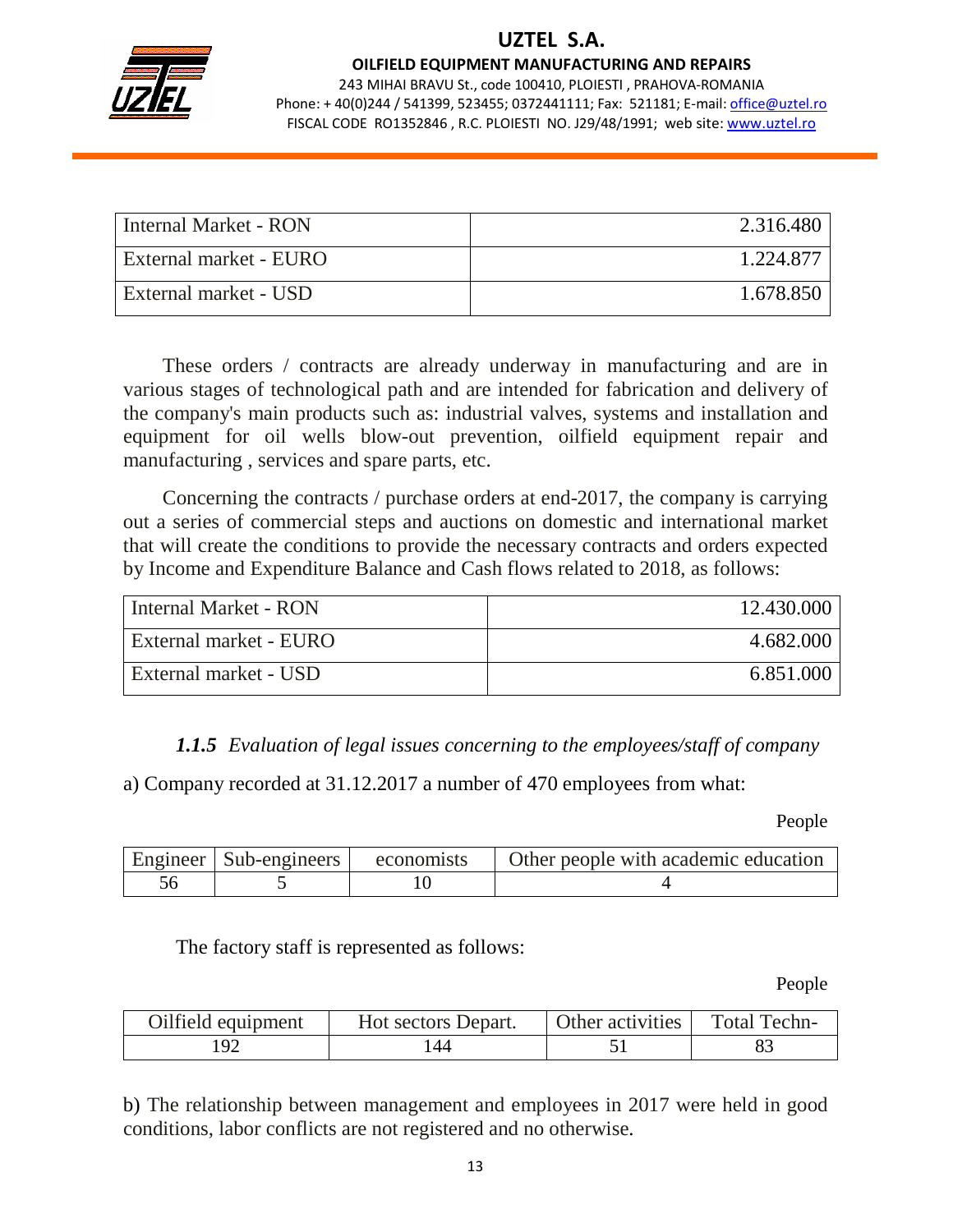

OILFIELD EQUIPMENT MANUFACTURING AND REPAIRS 243 MIHAI BRAVU St., code 100410, PLOIESTI , PRAHOVA-ROMANIA Phone: + 40(0)244 / 541399, 523455; 0372441111; Fax: 521181; E-mail: office@uztel.ro FISCAL CODE RO1352846 , R.C. PLOIESTI NO. J29/48/1991; web site: www.uztel.ro

j

**1.1.6** *Evaluation of aspects of the issuer's core activity impact on the environment* 

Company runs its business based on the following regulatory acts:

- Environmental authorization no. PH-619 from 21.12.2009 rev. at 24.09.2015, valid until 21.12.2019 for the activity of production assemblies, parts and oilfield equipment and industrial service, recovery of solid recyclable waste, collection, purification and distribution of water, painting workshop.

- Authorization for water management no. 107 dated 16.06.2017 valid until the date of 15.06.2019;

- Certificate of registration in the register of authorized economic operator performing waste recovery operations no. 0325 issued by the Ministry of Economy - Department of Industrial Policy (renews annually) valid until 31.03.2018.

Environmental factors (water, wastewater, air-emission, air -immission, soil, waste) were monitored as required by law applicable to the activities of SC Uztel S.A. (monthly, quarterly, semi-annually). Comply frequency imposed by environmental permit and no exceeding to maximum limits imposed was found.

Environmental management program conducted in 2017 was achieved to 100%. Proposed actions aimed at waste management, emission and immission, drinking water and waste water

It was completed an important environmental investment:

− Commissioning of Filtering Station Puls Jet with screw and rotary valve ALWO-SFPJ 2,4/200\*3.5/352 at Electric Furnace 1,5 tone in Faundry Workshop TO1 .

Dangerous chemical substances and preparations were purchased, stored, handled and used in compliance with current legislation, according to safety data sheets.

#### **1.1.7** *Evaluation of Research and Development*

a) The main objectives in the design and assimilation of new products in 2017 were:

| # | <b>PRODUCT</b>                                                                   |
|---|----------------------------------------------------------------------------------|
|   | Preventer pumping rods simple 3 1/8"-2M with threaded connections TBG 3          |
|   | Hanger TH7 13 5/8"x4 1/2"VAM TOP (12.6 lb/ft) type ITT SP-HBM5B7122<br>connector |
|   | Tubing Hanger TH7 13 5/8"x4 1/2"VAM TOP (12.6 lb/ft)                             |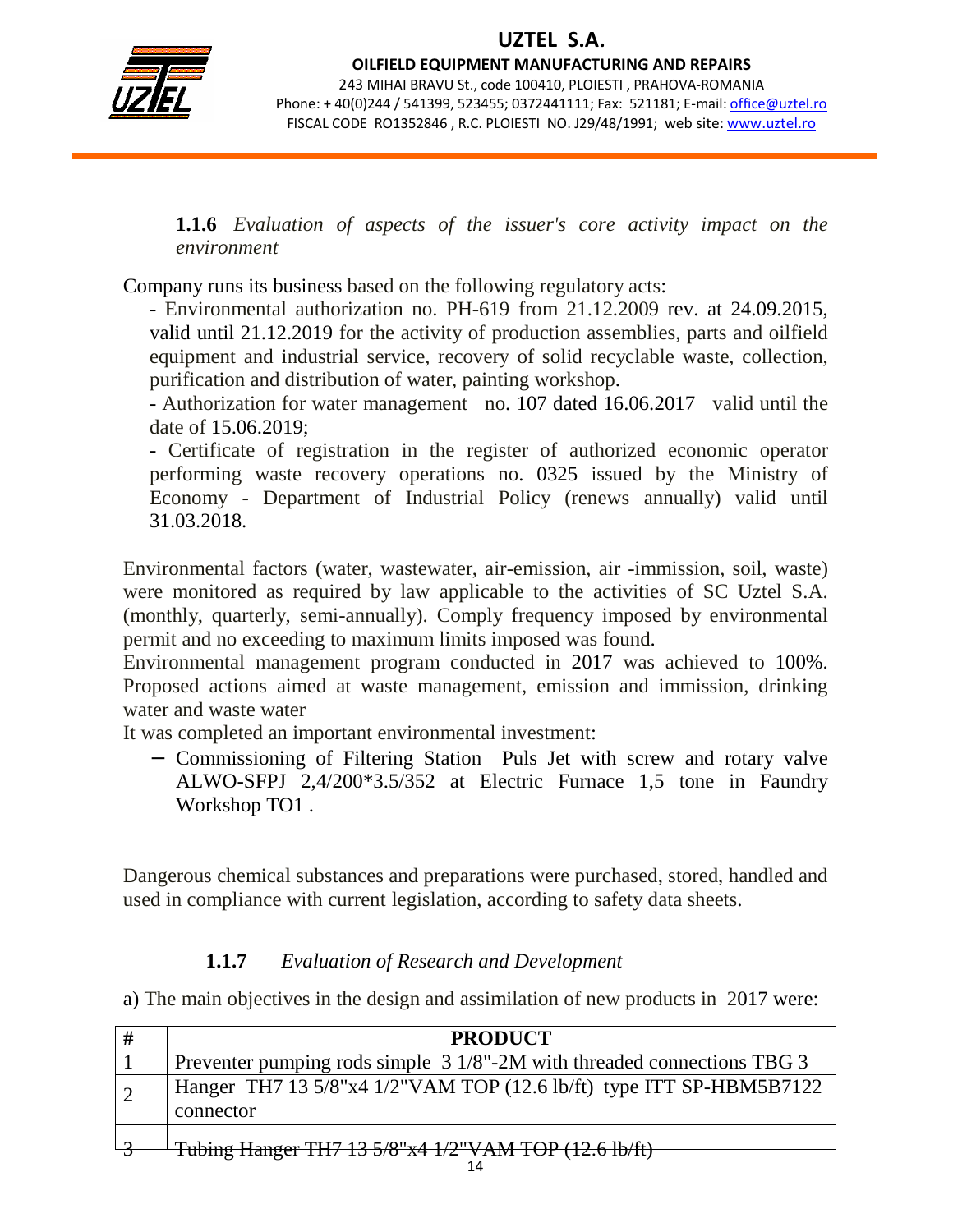

#### OILFIELD EQUIPMENT MANUFACTURING AND REPAIRS

243 MIHAI BRAVU St., code 100410, PLOIESTI , PRAHOVA-ROMANIA Phone: + 40(0)244 / 541399, 523455; 0372441111; Fax: 521181; E-mail: office@uztel.ro FISCAL CODE RO1352846 , R.C. PLOIESTI NO. J29/48/1991; web site: www.uztel.ro

j

| $\overline{4}$ | Wellhead dual completion assy. 13 5/8"-3000PSI x 11"-3000PSI Dual 2<br><b>7/8"EUE</b> |
|----------------|---------------------------------------------------------------------------------------|
| 5              | Casing head ass. +Christmas tree 13 5/8"x13 3/8"SOWx9 5/8"x13                         |
|                | 5/8"x7"SLHCx7 1/16"x2 7/8"TSH Bluex2 9/16"-3M/5M                                      |
| 6              | Cutter actuation cylinder                                                             |
| $\overline{7}$ | Adjustable nozzle 2 1/16"x15M                                                         |
| 8              | RSL 3 1/8"-5M-RIGANTI                                                                 |
| 9              | Testing device BOP flange 11"-3 1/2"IF                                                |
| 10             | RSE-HT 3 1/8"-2M, F, FE, RIGANTI                                                      |
| 11             | Bit nozzle 2 9/16"-10M                                                                |
| 12             | RSE 3 1/8" x 3M, F, FE                                                                |
| 13             | Vertical preventer PV 7 1/16-5M                                                       |
| 14             | Ball preventer UZRSf 7 1/16-5M                                                        |
| 15             | Safety valve blade gate hydraulically operated, 3 1/16"-10M-RIGANTI                   |
| 16             | Hydraulic control CH-6U-MD-08-BA                                                      |
| 17             | Hydraulic control CH-6U-MD-12-BA                                                      |
| 18             | <b>HOSES TRANSPORT CARRIER</b>                                                        |
| 19             | Safety valve type TRSV 27/8                                                           |
| 20             | <b>Brake block</b>                                                                    |
| 21             | Kit preventers transport device                                                       |
| 22             | Valve T 6"x6"-SCH10, pneumatic control                                                |
| 23             | Valve H 6"x6"x6"-SCH 10, pneumatic control, distance between axis 240                 |
| 24             | Valve X 6"x6"-SCH 10, pneumatic control, distance between axis 240                    |

All targets of engineering department were s fully completed.

b) In order to ensure the quality conditions required for sale of Uztel products on external market , technical departments obtained in 2017 certifications for licenses as follows:

 b1) Audit of integrated quality (HSEQ) conducted by DNV-GL-Business Assurance during 04- 14. 05.2017, included:

• audit for monitoring the quality management system under ISO 9001:2015

• audit for monitoring the environmental management system under ISO 14001 :2015

• audit for monitoring the OHS management system under OHSAS 18001 :2007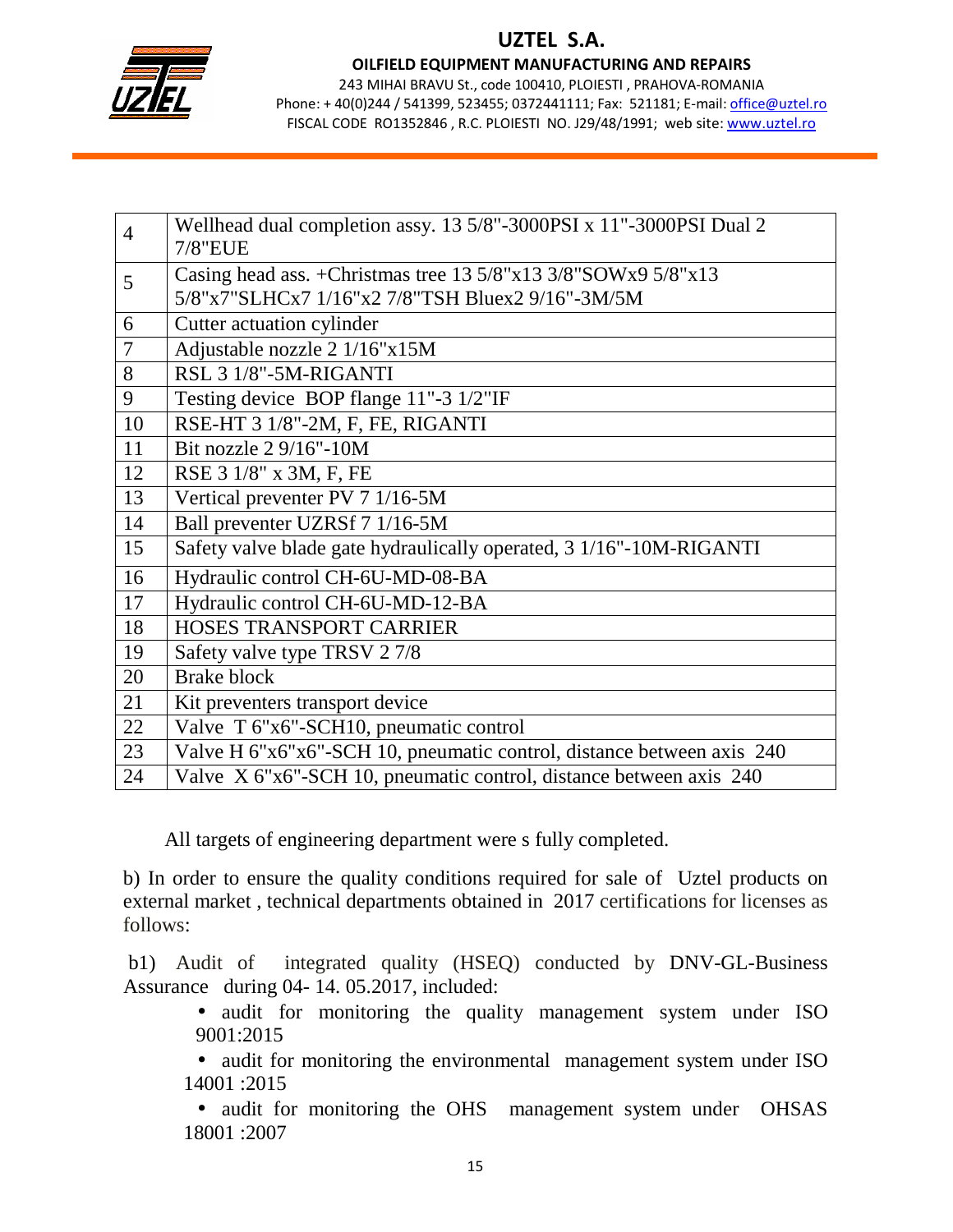

j

Further audit conducted by DNV-GL-Business Assurance were obtained the following certifications/certificates:

- Nr.175755-2015-AQ-ROU- RvA; ISO-9001-2015; valid until 20.05.2018
- Nr.175754-2015-AE-ROU- RvA; ISO-14001-2015; valid until 15.07.2020
- Nr.175753-2015-AHSO-ROU-RvA; OHSAS18001-2007; valid until 15.07.2020 .

b2) Audit for monitoring conducted by the company GR Eurocert SRL Ploiesti Romania, on 10.04.2017, for :

> • Affixing CE mark on products manufactured according to European Directive PED 2014/68/EU

- Conformity of castings with European Directive PED 2014/68/EU
- Welding certification authorization under the European Directive PED 97/23/EC
- Quality Management System certification according to ISO 9001-2008

 Following the audit conducted by GR Eurocert SRL Ploiesti Romania were obtained the following certifications/certificates:

- PEMH.0001 08/15 (valid until 21.08.2018);
- RU.CE.0016A-08/15 (valid until 12.08.2018);
- 146ROQS.0016A-08/15(valid until .21.08.2018 ) .

b3) Maintaining GOST certification for GOST licenses equivalent to API 6A; 6D; 10D; 16A; 16C and 16D and Recertification ROSTEHNAZOR according to new specification TR CU 10/2011-Russia

Following the audit conducted by TR CU 10/2011-Russia are maintained:

- RU No.0330700 valid until 22.11.2020
- RU No.0330701 valid until 23.11.2020
- RU No.0330702 valid until 24.11.2020

b4) Recertification audit for products licenses API6A;6D;10D;16A;16C;API7-1 ; API 7K and audit under quality standard requirements APIQ1-Ed.9 conducted by American Petroleum Institut Washington USA during 13- 17.06.2017.

 Following the audit were granted certifications allowing UZTEL to manufacture equipments for oil and gas under spoecifications API6A;6D;10D;16A;16C;API7-1 ; API 7K valid until 02.10.2018 .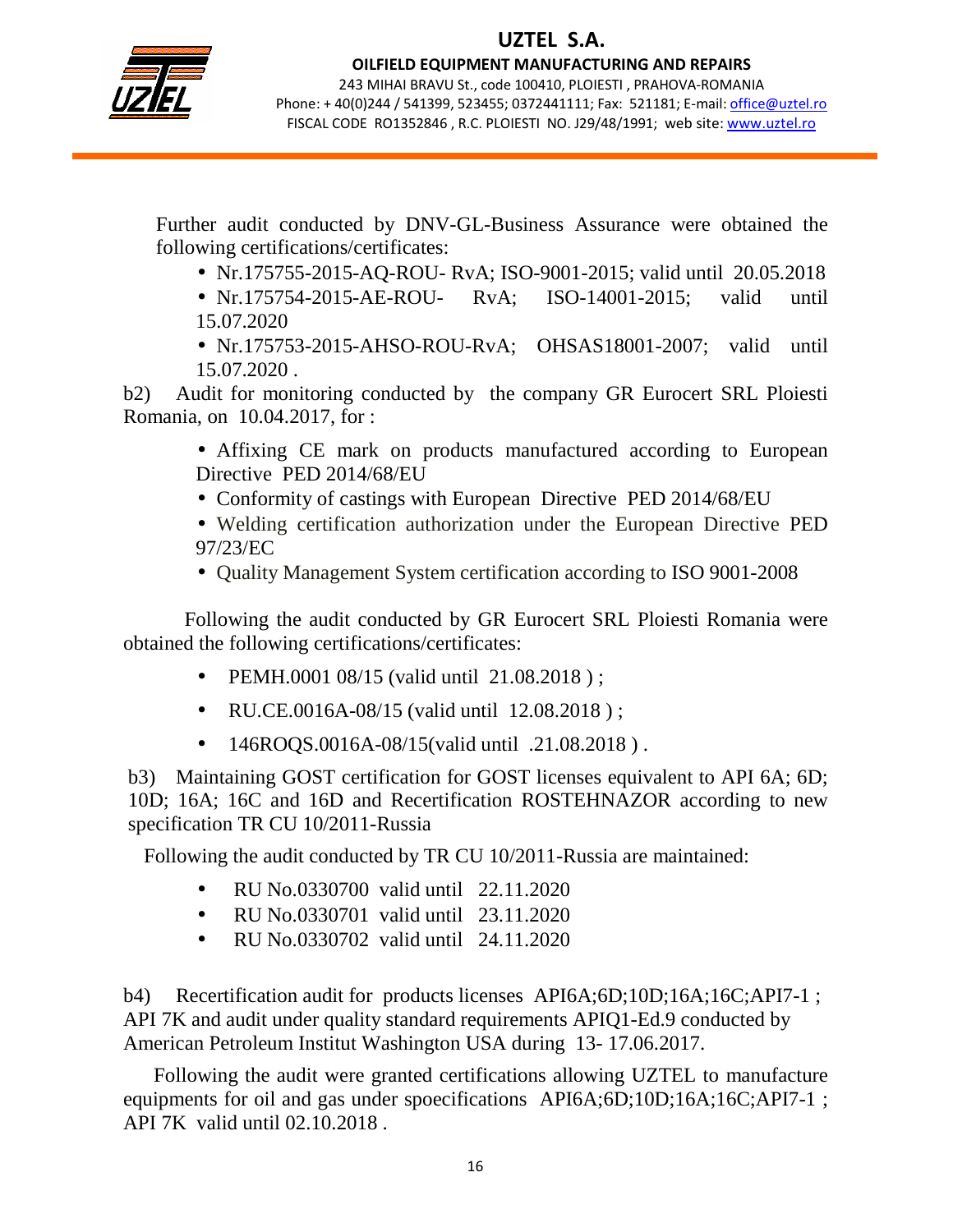

OILFIELD EQUIPMENT MANUFACTURING AND REPAIRS 243 MIHAI BRAVU St., code 100410, PLOIESTI , PRAHOVA-ROMANIA Phone: + 40(0)244 / 541399, 523455; 0372441111; Fax: 521181; E-mail: office@uztel.ro FISCAL CODE RO1352846 , R.C. PLOIESTI NO. J29/48/1991; web site: www.uztel.ro

j

b5) Audit by second party - audit at supplier conducted during 01-02.08.2017 , by the company FMC Technologies concerning assessment of quality management system under ISO 9001-2015 and Product Specification API -6A in order to be entered on the list of accepted suppliers. Were assessed manufacturing and inspection processes. In particular for products executed under API -6A.

c) Technological work aimed enlargement of products range by means of CNC machine tools, diverse methods of corrosion protection and production launch within SIVECO Applications Integrated Program as follows:

Introducing and launching 100% of the SIVECO type production and tracking program, whose product structure was defined by the Design-Development Service and especially of products with high repeatability;;

The use of high productivity technologies and modern cutting tools with direct impact on the technical rules of time and thus the cost price and quality of the product;

The design of such devices and controllers that increases the accuracy of product execution and at the same time significantly reduces the percentage of scrap or rework parts and avoid possible claims;

Permanent technical assistance in the manufacturing process to early detect of technological issues and promptly removing them;

Preparing trained staff for CNC machine tools in order to replace staff that ceased employment with the company;

Design of self-centering and quick-fastening devices that allow the piece to be fastened in as little time as possible and implicitly increase the efficiency of mechanical processing in order to lower the cost per product and increase the competitiveness on the external and internal market;

Drawing with Energy, Investment Maintenance Service of programs to modernize the basic equipment, allowing increased machining capabilities of the company, purchase of equipment or deep drilling operations.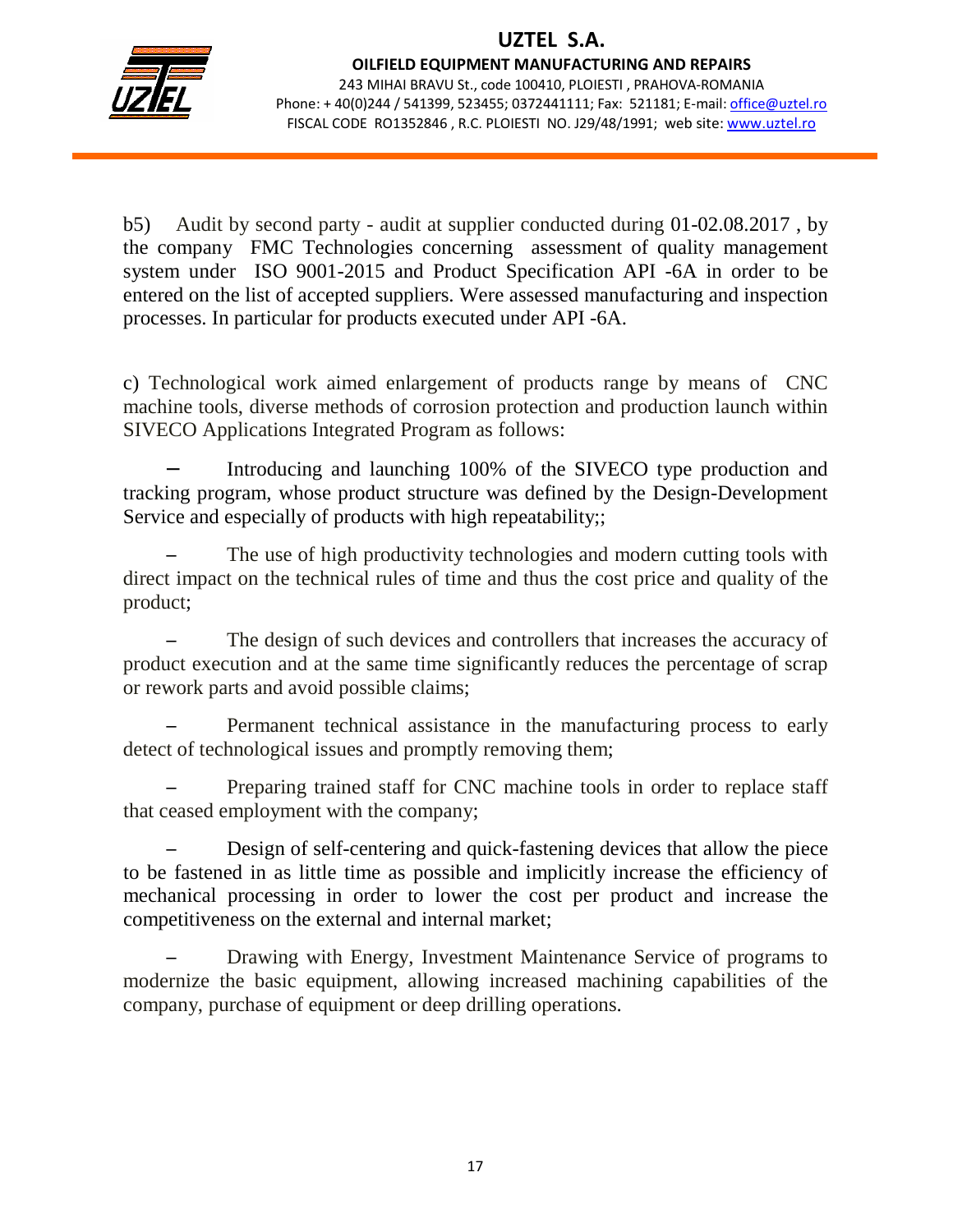

OILFIELD EQUIPMENT MANUFACTURING AND REPAIRS

j

243 MIHAI BRAVU St., code 100410, PLOIESTI , PRAHOVA-ROMANIA Phone: + 40(0)244 / 541399, 523455; 0372441111; Fax: 521181; E-mail: office@uztel.ro FISCAL CODE RO1352846, R.C. PLOIESTI NO. J29/48/1991; web site: www.uztel.ro

#### **1.1.8** Evaluation of the Company's activity on risk management

#### *Interest rate risk*

Operating cash flows of the Company are affected by changes in interest rates. The Company does not use financial instruments to protect against interest rate fluctuations.

|               | <b>Accounting year</b><br>ended | <b>Accounting year</b><br>ended |
|---------------|---------------------------------|---------------------------------|
|               | 31 December 2017                | 31 December 2016                |
|               | (lei)                           | (lei)                           |
| Interest paid | 240.349                         | 112.593                         |

#### *Liquidity risk*

Prudent liquidity risk management implies maintaining sufficient cash and bank deposits in lei short term.

|                                        | <b>Accounting year</b> | <b>Accounting year</b>  |
|----------------------------------------|------------------------|-------------------------|
|                                        | ended                  | ended                   |
|                                        | 31 December 2017       | <b>31 December 2016</b> |
|                                        | (lei)                  | (lei)                   |
| Cash and availability on demand        | 1.771.478              | 1.245.085               |
| <b>Total Cash and cash equivalents</b> | 1.771.478              | 1.245.085               |

#### *Currency risk*

The Company is subject to fluctuation in exchange rates due to transactions in foreign currency.

|                                     | <b>Accounting year</b><br>ended | <b>Accounting year</b><br>ended |
|-------------------------------------|---------------------------------|---------------------------------|
|                                     | 31 December 2017                | 31 December 2016                |
|                                     | (lei)                           | (lei)                           |
| Result of exchange rate differences | 20.234                          | 278.002                         |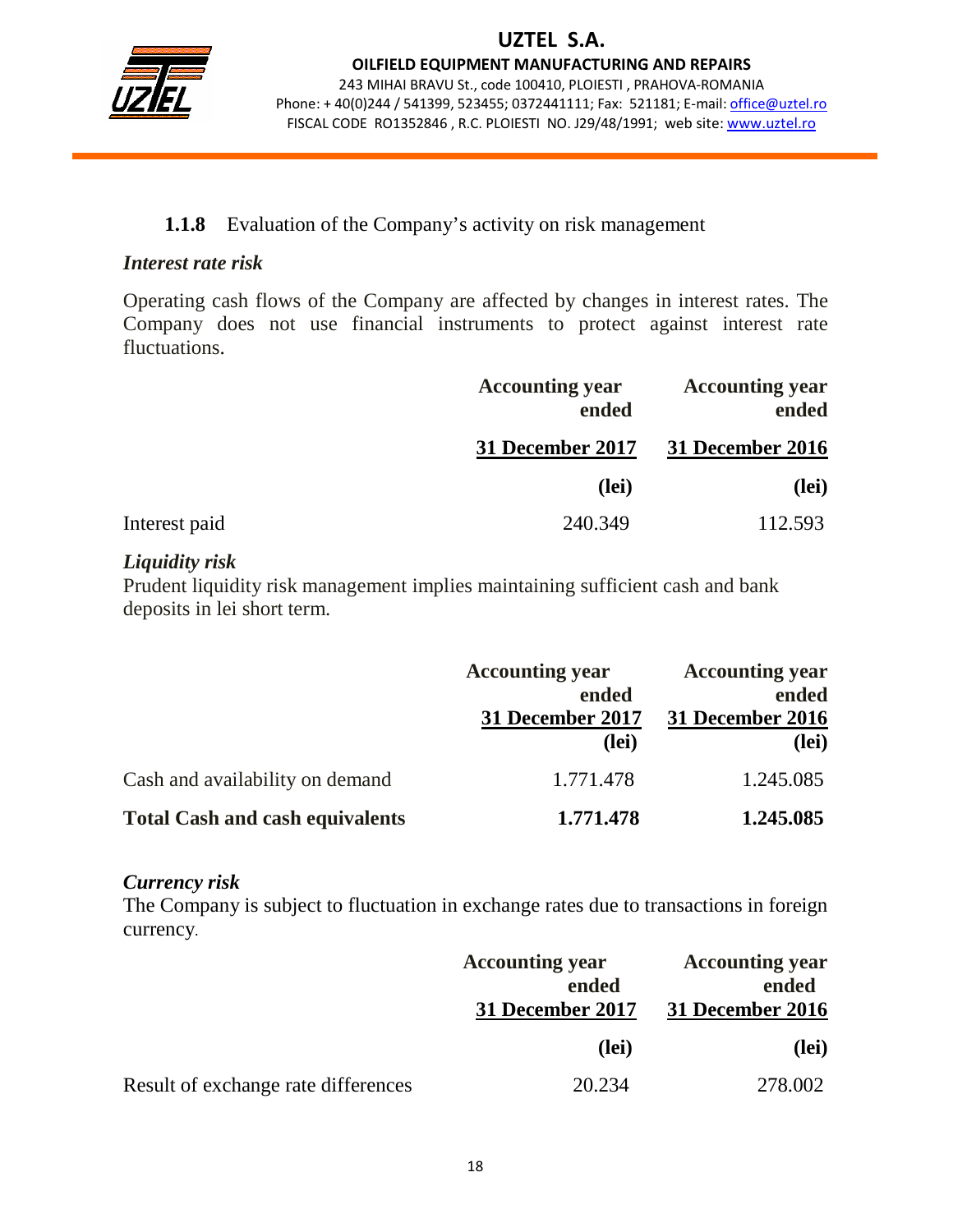

OILFIELD EQUIPMENT MANUFACTURING AND REPAIRS

243 MIHAI BRAVU St., code 100410, PLOIESTI , PRAHOVA-ROMANIA Phone: + 40(0)244 / 541399, 523455; 0372441111; Fax: 521181; E-mail: office@uztel.ro FISCAL CODE RO1352846 , R.C. PLOIESTI NO. J29/48/1991; web site: www.uztel.ro

j

#### *Market risk*

The current global liquidity crisis that began in mid-2015 resulted in, among other things, a low level of capital market funding, lower liquidity levels in the banking sector and occasionally higher interbank lending rates and volatility very high stock exchanges.

The uncertainties in the global financial markets have led to significant and influential market in Romania. They had a double influence on society: a decrease in assets held and volumes of activity. Currently, the full impact of the current financial crisis is impossible to predict and totally preventable.

Management is unable to reliably estimate the effects on the financial position of the Company to further loss of liquidity in financial markets and the increased volatility in the exchange rate of the national currency and market indices.

Economic, commercial and financial effects of " oil prices crisis " begun in 2016 were eflected in the company's business on the first months of 2017 by lowering production (low demand), lower revenues, increased stocks of finished products (available to customers for renting). Most oil companies and drilling operators in domestic and international market and have changed the investment policy (acquisition of equipment and oil) by dividing it due to financial and economic reasons into two components:

 − acquisition of new oil equipment and installation with reduced investment budgets;

 − oil equipment and installation rental with larger investments budgets The company does not own any interest in any entities. .

**1.1.9** *Perspectives on the business activity of the company* a) The impact of the financial bottleneck on the company's liquidity is mitigated by reducing the volume of uncertain customers. The indicators of general liquidity and rapid liquidity had the following comparative developments:

| <b>Economic -financial indicators</b>                                               | 31.12.2017 | $31.12.2016$   $31.12.2015$ |      |
|-------------------------------------------------------------------------------------|------------|-----------------------------|------|
| $\vert$ <b>Cash ratio</b> = Current assets/Current<br>Liabilities                   | 1.77       | 2.99                        | 2.92 |
| $\alpha$ Quick ratio = Current assets - Inventories /<br><b>Current Liabilities</b> | 0.56       | 0.88                        | 1.09 |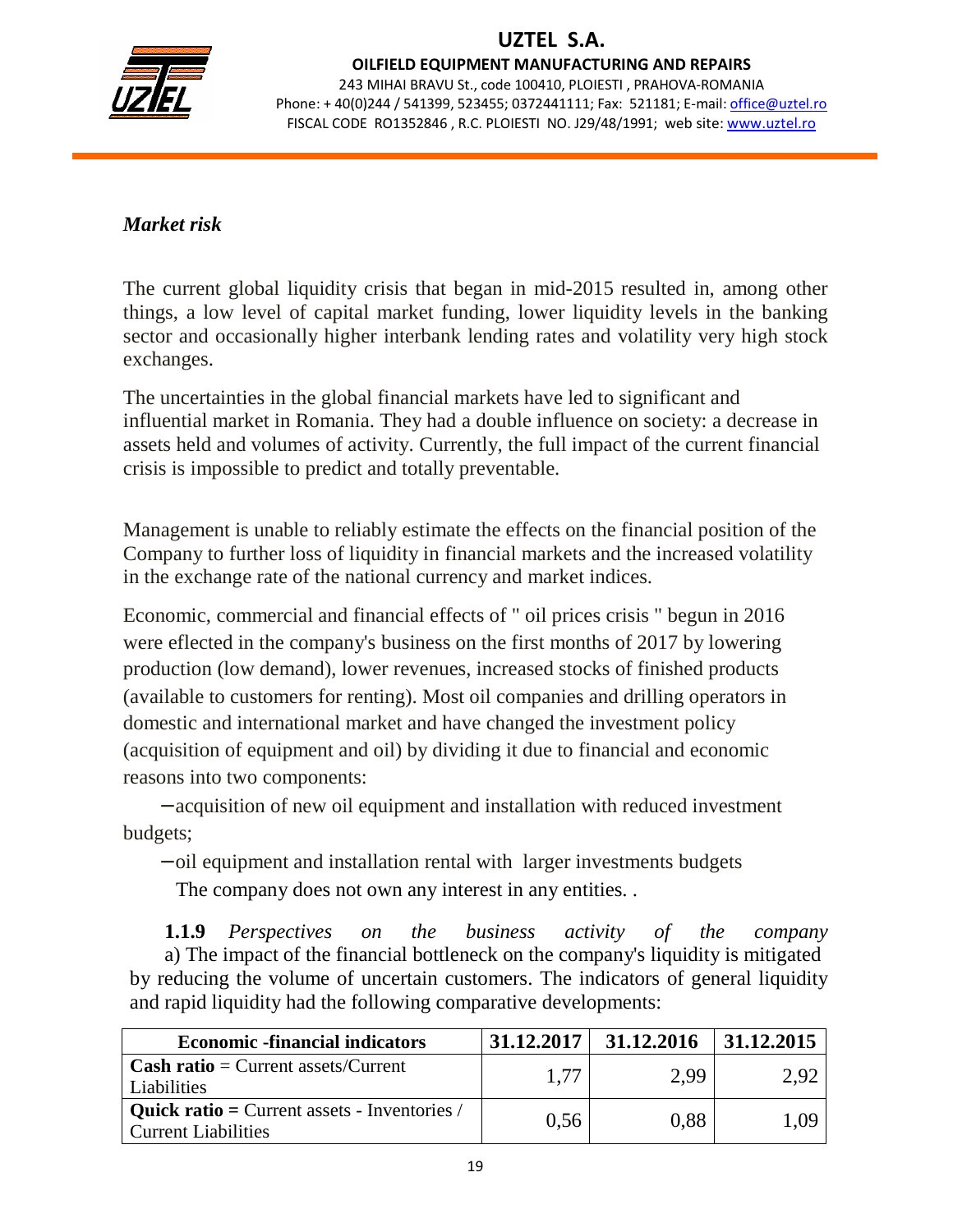

OILFIELD EQUIPMENT MANUFACTURING AND REPAIRS

243 MIHAI BRAVU St., code 100410, PLOIESTI , PRAHOVA-ROMANIA Phone: + 40(0)244 / 541399, 523455; 0372441111; Fax: 521181; E-mail: office@uztel.ro FISCAL CODE RO1352846 , R.C. PLOIESTI NO. J29/48/1991; web site: www.uztel.ro

j

a) According to the note of presentation and justification of the Investment Program for 2017, note prepared by Energy Investment Maintenance Department and approved by the company's executive and administrative management is expected an allocation of approximately 1.500.000 lei for the rehabilitation and modernization of existing assets and acquisition of new equipment, CNC machines tools and equipment necessary for the manufacturing process.

## **2.Tangible Assets of Company**

**2.1** *Specifying the location and characteristics of the main production facilities owned by the Company* 

The company owns a land area of 185.307,34 mp, from what:

- 113.033,49 mp – buildings;

- 72.273,85 mp – factory roads, utilities network and free area.

The core activity takes place in the industrial zone on an area of 161.634 mp.

**2.2** *Description and analysis of the company's properties wear* 

Fixed assets (constructions) registered in the company's financial accounts are mostly constituted and acquired before 1989, which have an advanced degree of physical and moral wear and tear

Some assets have been repaired or upgraded.

The situation of buildings is precarious, we consider an average of 70% wear and to avoid damaging will be repaired and rehabilitated depending upon financial resources of the company.

Most of the equipment and machine tools are not in the best technical and technological condition. We appreciate that they already have a 60-65% average wear, most requiring overhaul.

Overhead traveling cranes and hoist, which mostly had expired lifespan were expertise and recertified by ISCIR, process to be continued in 2018. To increase the casting capacity in Steel Casting 1 it was bought a new overhead crane Q= 16 Tf/ 6.3 Tf .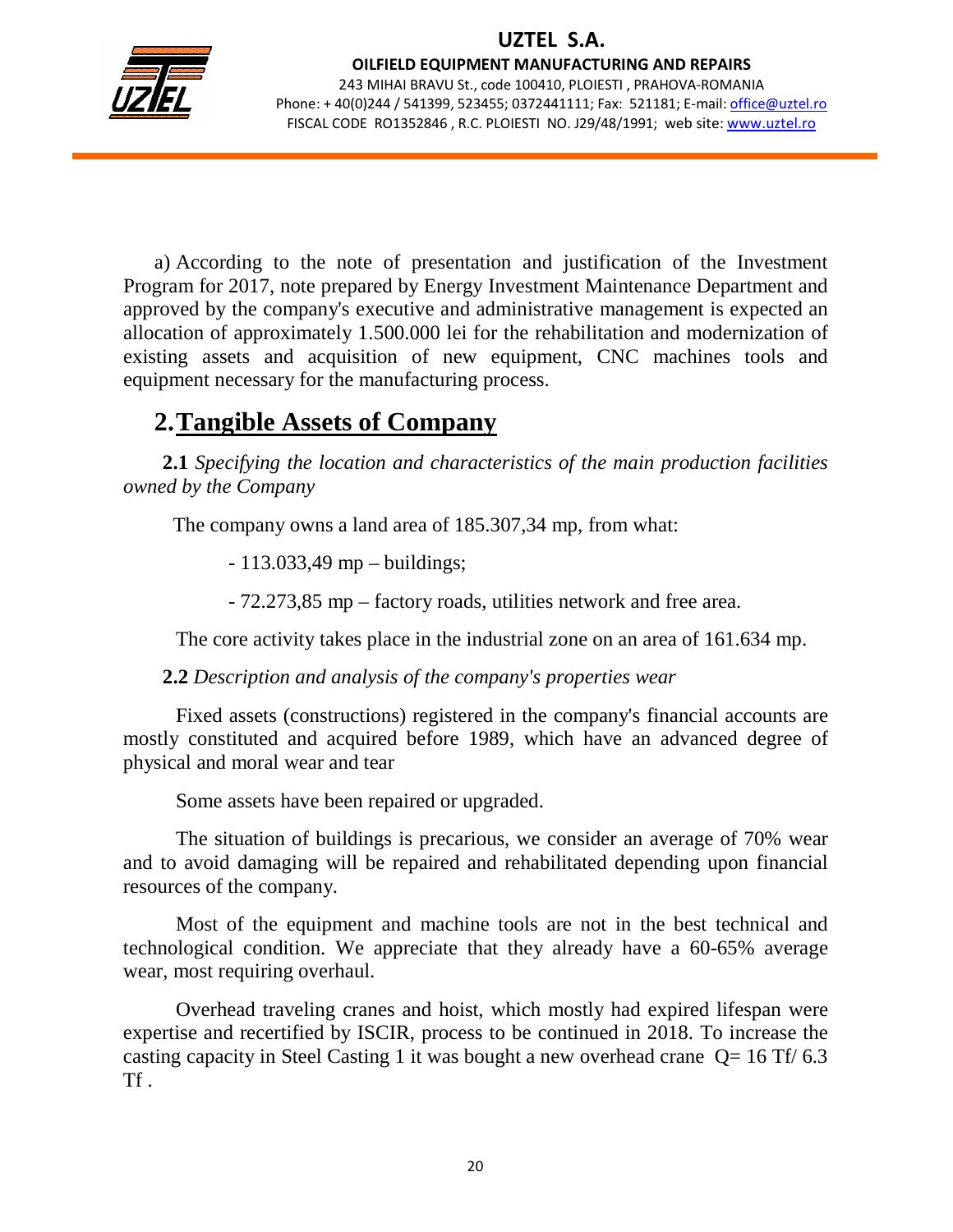

OILFIELD EQUIPMENT MANUFACTURING AND REPAIRS 243 MIHAI BRAVU St., code 100410, PLOIESTI , PRAHOVA-ROMANIA Phone: + 40(0)244 / 541399, 523455; 0372441111; Fax: 521181; E-mail: office@uztel.ro FISCAL CODE RO1352846 , R.C. PLOIESTI NO. J29/48/1991; web site: www.uztel.ro

j

A noxious exhaust system has been installed in the Hot Sectors Division - Steel Casting 1 to improve air quality in the steel casting area and to reduce the pollution of the environment.

Machine tools encounter wear of the slides, gearbox, and main axes so that maintenance becomes increasingly difficult to optimum.

It is intended in function of financial resources acquisition of a 5 axis Machining Center, CNC Lathe.

 There has been a change in the classical and industrial lighting to LED to save energy in the following halls: Central storehouse; SDV

**2.3.** *Specify potential ownership problems upon the tangible assets of the Compan*y. The company has title to the land under certificate series MO3 number 3371 / 01.05.1996 and not in ownership disputes.

## **3. Market of Securities issued by the Company**

 **3.1** *Shares issued by Uztel Standard category are listed on the Bucharest Stock Exchange .* 

**3.2** The share capital of UZTEL S.A. registered at 31 December 2017 a value of 13,413,648 lei, being divided into 5.365.459 shares, with a nominal value of 2,50 lei. According to the evidences existing at the Central Depository S.A. according to address no. 9234 of March 15, 2018 and on the Bucharest Stock Exchange, the situation of the shareholders of the shares on 31.12.2017 is the following:

| <b>Shareholder</b>       | Nmb. of shares held   Share in capital, % |          |
|--------------------------|-------------------------------------------|----------|
| <b>UZTEL</b> Association | 4.498.300                                 | 83,8381  |
| Legal persons            | 448.526                                   | 8,3595   |
| Natural persons          | 418.633                                   | 7,8024   |
| <b>TOTAL</b>             | 5.365.459                                 | 100,0000 |

In 2017 the Company made quarterly payments amounting 2.145,36 lei, representing net dividends due to shareholders for the years 2003, 2005, 2006, 2007 and 2008, as bellow: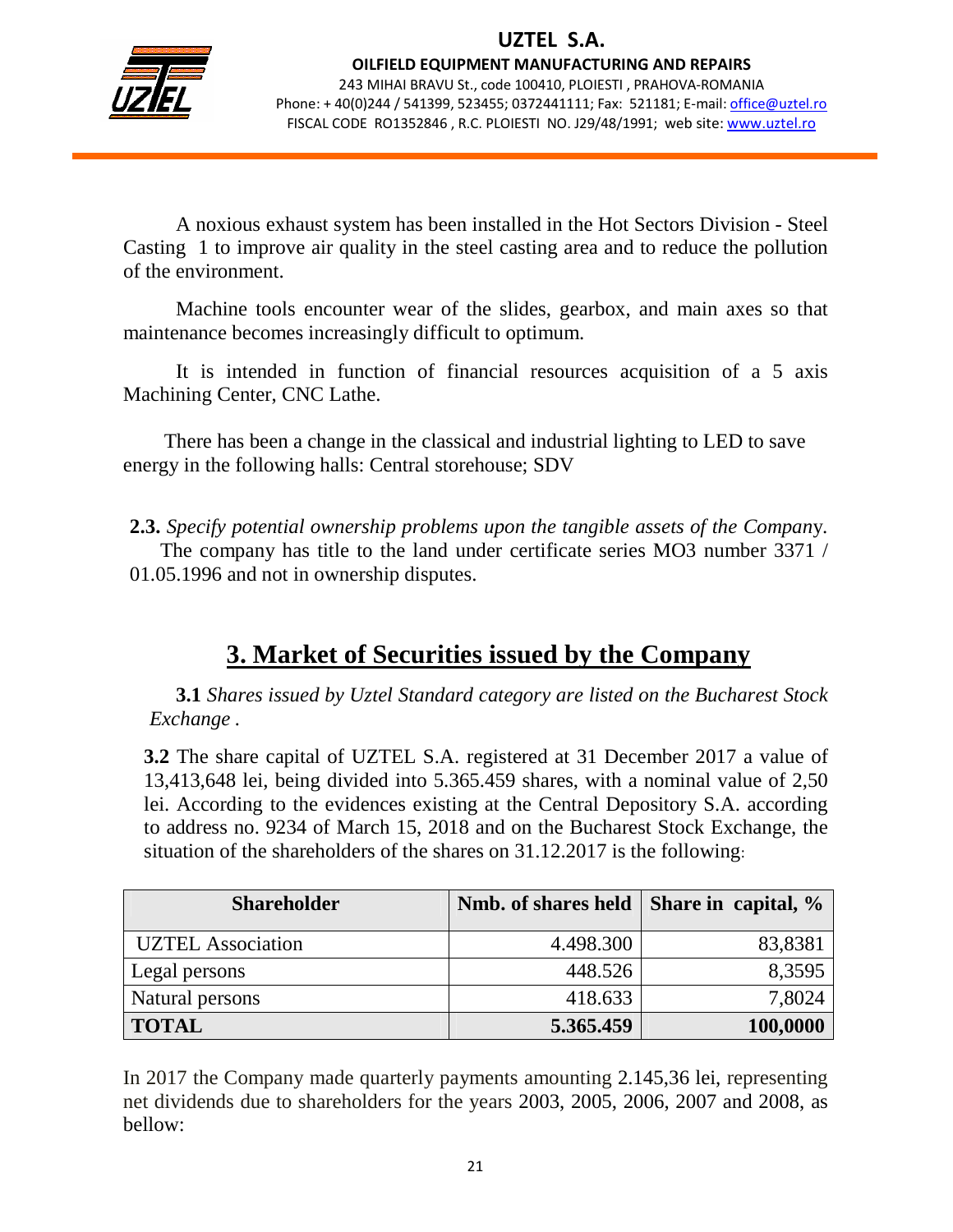

#### OILFIELD EQUIPMENT MANUFACTURING AND REPAIRS

243 MIHAI BRAVU St., code 100410, PLOIESTI , PRAHOVA-ROMANIA Phone: + 40(0)244 / 541399, 523455; 0372441111; Fax: 521181; E-mail: office@uztel.ro FISCAL CODE RO1352846 , R.C. PLOIESTI NO. J29/48/1991; web site: www.uztel.ro

j

|                           | lei      |
|---------------------------|----------|
| a) Payments $1st$ quarter | 1.089,12 |
| b) Payments 2nd quarter   | 260,76   |
| c) Payments 3rd quarter   | 130,70   |
| d) Payments 4th quarter   | 664,78   |

At 31.12.2017 Uztel SA recorded in account 457 ( due dividends ) sum of 1.622.553, 09 lei representing dividends due to shareholders for years 2003 - 2008.

The company has not determined and not paid dividends for the years 2011 - 2017.

**3.3** *Description of any activities of the Company to purchase its own shares*: - - Company did not bought its own shares in 2017.

 **3.4** *If the company has subsidiaries, specifying the number and nominal value of the shares issued by the parent company owned subsidiaries*:

- The Company has no subsidiaries.

 **3.5** *If the company has issued bonds and / or other debt securities, presentation of way in which the company pays its obligations to the holders of such securities*:

-In 2017 the company has not issued bonds or other debt securities.

## **4. Company's management**

**4.1** *List of the Company's administrators and the following information for each administrator.* 

By Order no.129 dated 03.03.2017 pronounced on File no. 4732/105/2010 by

Dolj Court; Department of -II- of Civil, was ordered closure of the Uztel SA company's reorganization procedures, following the fulfillment of payment obligations assumed in the plan confirmed by sentence no. 1282 9 October 2012 and the Uztel SA Company's reintegration into the economic circuit with continued activity.

In 2017 the company was administered by the Board of Directors: In accordance with the legal provisions in force, namely the Law 31/1990, UZTEL SA proceeded to the election of a Board of Directors with a four-year term of office, consisting of five members with full powers: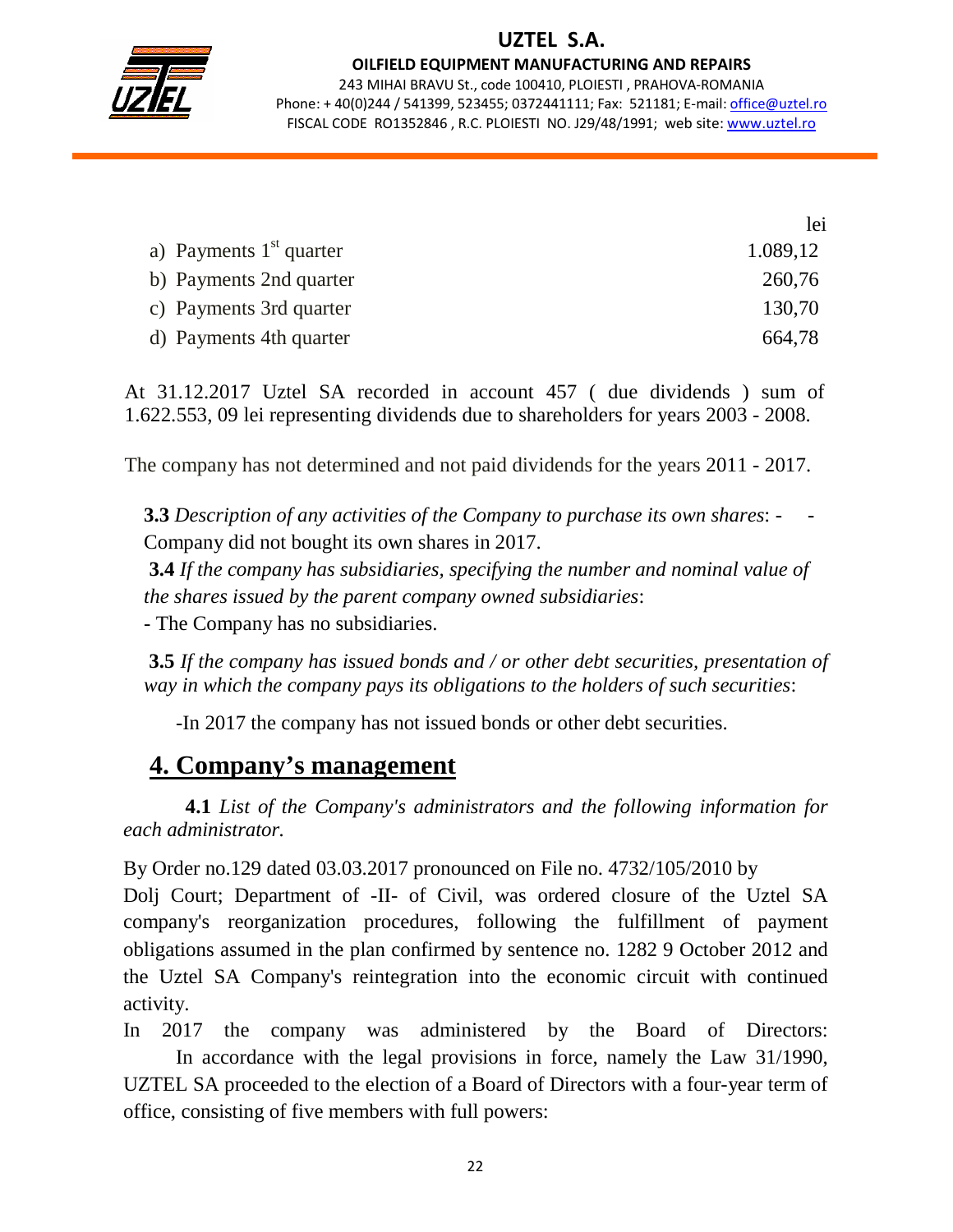

#### OILFIELD EQUIPMENT MANUFACTURING AND REPAIRS

243 MIHAI BRAVU St., code 100410, PLOIESTI , PRAHOVA-ROMANIA Phone: + 40(0)244 / 541399, 523455; 0372441111; Fax: 521181; E-mail: office@uztel.ro FISCAL CODE RO1352846 , R.C. PLOIESTI NO. J29/48/1991; web site: www.uztel.ro

j

| PERIOD 01.01.2017 - 31.12.2017                                            |                                        |                       |  |
|---------------------------------------------------------------------------|----------------------------------------|-----------------------|--|
| <b>SURNAME, GIVEN NAME</b>                                                | <b>POSITION</b>                        | PERIOD OF OFFICE      |  |
| Popescu Ileana                                                            | CEO.                                   | 14.03.2017-30.06.2017 |  |
| Maer Alina Mariana                                                        | Member of Board of<br>Directors Membru | 14.03.2017-30.06.2017 |  |
| Hagiu Neculai                                                             | Member of Board of<br><b>Directors</b> | 14.03.2017-30.06.2017 |  |
| Legal entity COMIS SRL by<br>conventional representative Badea<br>Florian | Member of Board of<br><b>Directors</b> | 14.03.2017-30.06.2017 |  |
| Gheorghiu Mihail Gabriel                                                  | Member of Board of<br>Directors        | 24.04.2017-30.06.2017 |  |

On 01.06.2017, by the Decision of the Board of Directors of Uztel SA, Ing. Purcarea Constantin was appointed as General Manager of the company.

For the period 14.03.2017 - 31.12.2017 the total remunerations of the Board of Directors of the Company represented 1,69% of the salary fund.

**4.2** Presentation of the senior executives of the Company

a) the list of senior executives appointed by the Board of Directors for 2017 includes:

**THE EXECUTIVE MANAGEMENT OF THE COMPANY** - during the period 01.01.2017 - 31.12.2017 recorded fluctuations in the exercise of the managerial duties, thus:

| PERIOD 01.01.2017 - 31.12.2017 |                         |                                              |  |  |
|--------------------------------|-------------------------|----------------------------------------------|--|--|
| <b>POSITION</b>                | <b>PERIOD</b>           | <b>DECISION / DATE</b><br><b>OD DECISION</b> |  |  |
|                                | 01.01.2017-             | Decision 44 /                                |  |  |
| Zidaru Ion                     |                         | 23.04.2013                                   |  |  |
| <b>General Director</b>        | 01.06.2017-             | Decision 68 /<br>16.05.2017                  |  |  |
|                                | <b>General Director</b> | 31.05.2017<br>31.12.2017                     |  |  |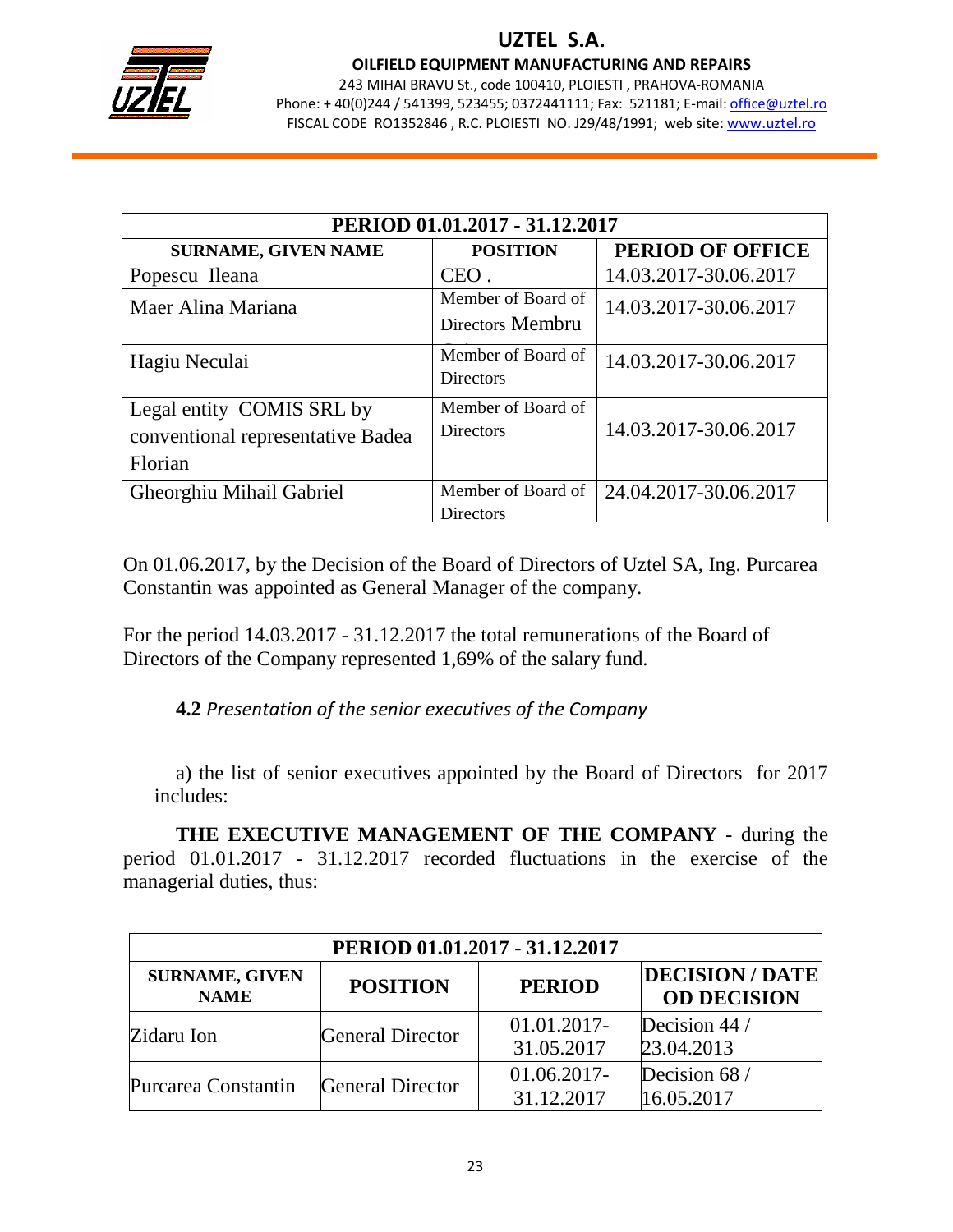

#### OILFIELD EQUIPMENT MANUFACTURING AND REPAIRS

243 MIHAI BRAVU St., code 100410, PLOIESTI , PRAHOVA-ROMANIA Phone: + 40(0)244 / 541399, 523455; 0372441111; Fax: 521181; E-mail: office@uztel.ro FISCAL CODE RO1352846 , R.C. PLOIESTI NO. J29/48/1991; web site: www.uztel.ro

j

| Gruescu Serban   | Technical Director                             | 01.01.2017-               | Decision 194 /          |
|------------------|------------------------------------------------|---------------------------|-------------------------|
| Gheorghe         |                                                | 20.10.2017                | 28.11.2012              |
| Anghel George    | <b>Technical Director</b>                      | 20.10.2017-               | Decision 170 /          |
| Marinelo         |                                                | 31.12.2017                | 16.10.2017              |
| Gheorghiu Mihail | Commercial                                     | 01.01.2017-               | CIM 238 /               |
| Gabriel          | Director                                       | 31.12.2017                | 31.01.2013              |
|                  | <b>Economic Director</b>                       | 01.01.2017-               | Decision 592 /          |
| Popescu Ileana   |                                                | 31.12.2017                | 30.11.2010              |
| Savin Dan Viorel | <b>Manager Quality</b><br>Management<br>System | 12.04.2017-<br>15.12.2017 | CIM 848 /<br>11.04.2017 |

For the period 01.01.2017 - 31.12.2017 total remuneration of the executive management of the Company accounted for a share of 8, 43 % of wages fund.

b) *Any agreement, understanding or family connection between the person and another and another person who caused that person is appointed member of the executive management:* 

The Company did not found any such situations in financial year 2017.

c) *Participation of executive management in company's share capital is as follows este urmatoarea:* 

| <b>SURNAME, GIVEN NAME-POSITION</b>                 | <b>Number of shared</b> |
|-----------------------------------------------------|-------------------------|
|                                                     | owned                   |
| Zidaru Ion - Director General                       |                         |
| Purcarea Constantin – Director General              |                         |
| Gruescu Serban Gheorghe – Director tehnic           |                         |
| Anghel George Marinelo – Director tehnic            |                         |
| Gheorghiu Mihail Gabriel - Director Comercial       |                         |
| Popescu Ileana - Director Economic                  | ר רו                    |
| Savin Dan Viorel - Manager Sisteme de Management al |                         |
| Calitatii                                           |                         |

**4.3** The administrative and executive management of the company was not involved in the last five years in litigation related to the activity performed.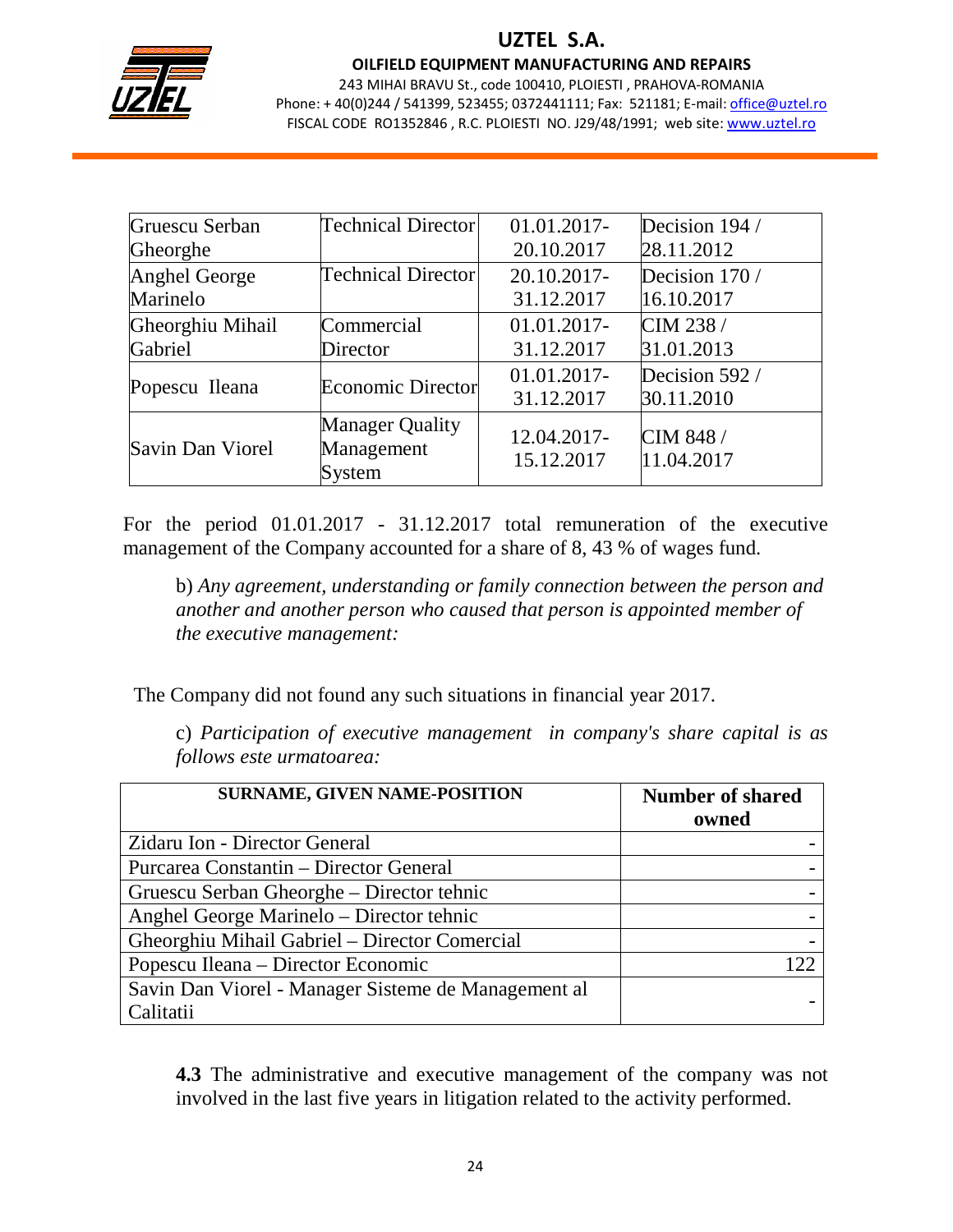

OILFIELD EQUIPMENT MANUFACTURING AND REPAIRS

243 MIHAI BRAVU St., code 100410, PLOIESTI , PRAHOVA-ROMANIA Phone: + 40(0)244 / 541399, 523455; 0372441111; Fax: 521181; E-mail: office@uztel.ro FISCAL CODE RO1352846 , R.C. PLOIESTI NO. J29/48/1991; web site: www.uztel.ro

j

#### **4.4** Corporative gouvernance

Uztel will implement the recommendations contained in the Corporate Governance Code of the Bucharest Stock Exchange, which defines the principles and governance structures, aiming mainly shareholders rights and ensuring fair treatment. In this regard, the Board will draw up its own Rules of Organization and Operation, which is consistent with CGC principles, thus ensuring transparency and sustainable development of the company. Rules of organization and functioning will set while corresponding functions Board, powers and its responsibilities, so as to ensure the observance of interests of all shareholders of the company, and not least, equal access to them, but also the potential investors to relevant information about the company. In accordance with the recommendations provided in the GCC, in the company will establish strict rules for the internal handling and disclosure to third parties of documents with confidential and privileged information, paying particular importance to data and / or information that may influence the price of market securities issued by Uztel SA.

## **5.Finance -accounting statement**

a ) Elements of Financial Statement

a.1. The situation of assets items in 2017 compared to the years 2016 and 2015 is as follows:

|                                       |            |             | lei         |
|---------------------------------------|------------|-------------|-------------|
| Assets                                | 31.12.2017 | 31.12.2016  | 31.12.2015  |
| <b>Intangible assets</b>              | 73.781     | 109.617     | 54.973      |
| <b>Tangible assets of which:</b>      | 46.995.454 | 51.773.835  | 58.309.744  |
| <b>Land and buildings</b>             | 34.280.920 | 37.709.342  | 42.563.845  |
| Plant and machinery                   | 10.101.313 | 10.900.435  | 12.930.406  |
| Other installations and furniture     | 71.204     | 78.181      | 90.678      |
| Tangible assets in progress           | 2.418.897  | 2.962.757   | 2.601.695   |
| Advance for acquisition of intangible | 123.120    | 123.120     | 123.120     |
| assets                                |            |             |             |
| <b>Total assets</b>                   | 47.069.235 | 51.883.452  | 58.364.717  |
| <b>Current assets of which:</b>       | 49.294.264 | 53.774.626  | 67.274.973  |
| <b>Stocks</b>                         | 33.811.683 | 37.903.801  | 42.145.939  |
| Receivables                           | 13.707.148 | 14.621.400  | 17.766.065  |
| Cash                                  | 1.771.478  | 1.245.085   | 7.359.311   |
| Prepayments                           | 3.955      | 4.340       | 3.658       |
| <b>Total assets</b>                   | 96.363.499 | 105.658.078 | 125.639.690 |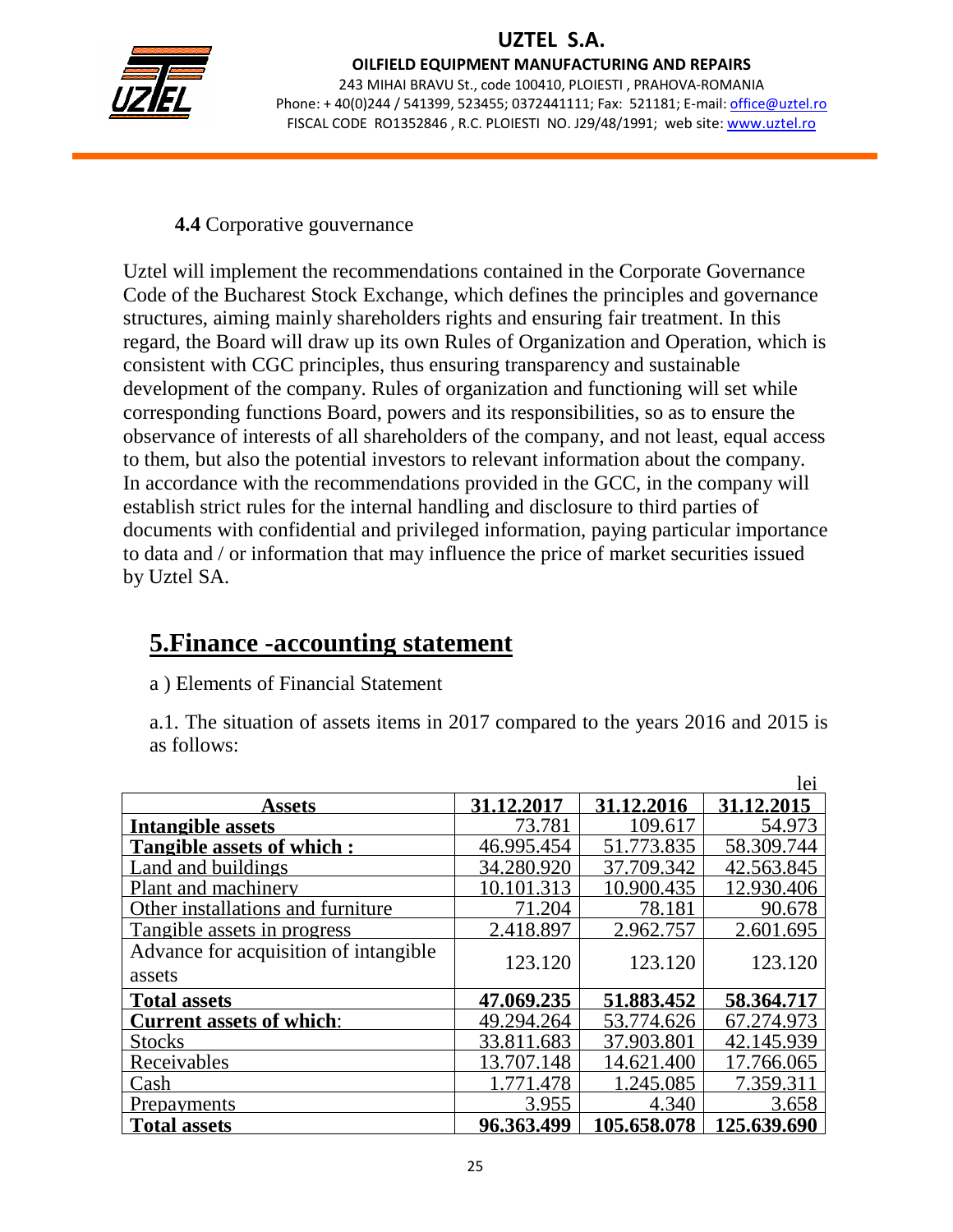

OILFIELD EQUIPMENT MANUFACTURING AND REPAIRS 243 MIHAI BRAVU St., code 100410, PLOIESTI , PRAHOVA-ROMANIA Phone: + 40(0)244 / 541399, 523455; 0372441111; Fax: 521181; E-mail: office@uztel.ro FISCAL CODE RO1352846 , R.C. PLOIESTI NO. J29/48/1991; web site: www.uztel.ro

j

Compared to 2016 it was a decrease of 8,80 % of total assets held by the company, and compared to 2015 a decrease by 23,30 % .

In nominal values, total assets decreased in 2017 compared to 2016 from de la 105.658.078 lei at 31.12.2016 to 96.363.499 lei at 31.12.2017 , due to:

- − decrease of fixed assets by 9,28%, and in nominal values from 51.883.452 lei at 31.12.2016 to 47.069.235 lei at 31.12.2017;
- − the decrease of the current assets by 8,33% and in nominal values from 53.774.626 lei at 31.12.2016 to 49.294.264 lei at 31.12.2017.

In nominal terms, total assets diminished in 2017 compared to 2015 from 125.639.690 lei at 31.12.2015 to 96.363.499 lei at 31.12.2017, on the account of:

- − the decrease of fixed assets by 19,35% and in nominal values from 58.364.717 lei at 31.12.2015 to 47.069.235 lei at 31.12.2017;
- − the decrease of the current assets by 26,73%, and in nominal values from 67.274.973 lei at 31.12.2015 to 49.294.264 lei at 31.12.2017.

#### **Customers**

 On 31 December 2017 the situation of the uncertain clients was analyzed and by the substantiation notes no. 4311 / 15.11.2017 and no.88 / 06.03.2018 were canceled the depreciation adjustments established for doubtful receivables and resumed on income, as follows:

- for the client Tehnoinvest SRL Iasi was canceled the adjustment for the impairment of the receivable and the amount of 10.777,34 lei was recorded on tax deductible expenses, while the amount of 617,18 lei for non- deductible tax;
- for the customer Rinelcob SRL Baicoi was canceled the adjustment for the impairment of the receivable and the amount of 132.892,12 lei was recorded on tax deductible expenses.

Also, by the Paper nmb. 89 / 06.03.2018 was approved the establishment of adjustments for impairment receivables on 31.12.2017.The total value of the adjustments is of 959.859,35 lei, of which the value of 287.957,79 lei represents the deductible tax expense and the value of 671.901,56 lei represents the non-deductible tax expense, thus: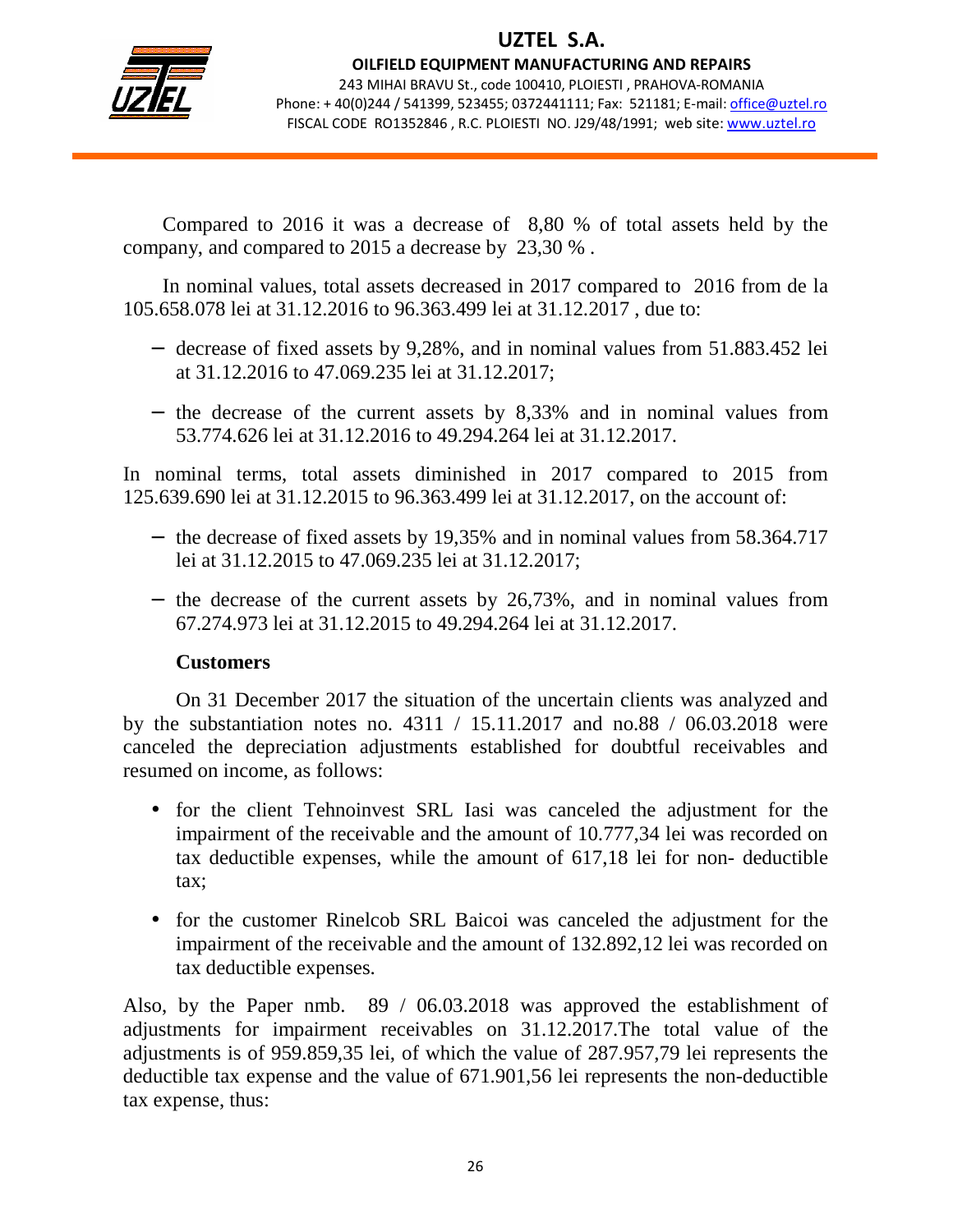

#### OILFIELD EQUIPMENT MANUFACTURING AND REPAIRS

243 MIHAI BRAVU St., code 100410, PLOIESTI , PRAHOVA-ROMANIA Phone: + 40(0)244 / 541399, 523455; 0372441111; Fax: 521181; E-mail: office@uztel.ro FISCAL CODE RO1352846, R.C. PLOIESTI NO. J29/48/1991; web site: www.uztel.ro

j

- lei -

| Company                                                                                        | " Adjustment<br>οf<br>Receivables<br>Depreciation | Adjustment<br>value of<br>which: | <b>Tax</b><br>deductible<br>expense | Tax Non-<br>deductible<br>expense |
|------------------------------------------------------------------------------------------------|---------------------------------------------------|----------------------------------|-------------------------------------|-----------------------------------|
| <b>Metal Project SRL Buzau</b>                                                                 | 2017                                              | 13.593,75                        | 4.078,12                            | 9.515,63                          |
| Arpega Trading SRL Blejoi                                                                      | 2017                                              | 367.000,00                       | 110.100,00                          | 256.900,00                        |
| <b>Altex SRL Tulcea</b>                                                                        | 2017                                              | 560.245,08                       | 168.073,52                          | 392.171,56                        |
| Condmag SA Brasov                                                                              | 2017                                              | 564,20                           | 169,26                              | 394,94                            |
| <b>Armax Gaz Medias</b>                                                                        | 2017                                              | 16.750,11                        | 5.025,03                            | 11.725,08                         |
| <b>GloBO</b> Metal SRL Medias                                                                  | 2017                                              | 1.329,96                         | 398,99                              | 930,97                            |
| <b>Macromet SRL Targoviste</b>                                                                 | 2017                                              | 168,00                           | 50,40                               | 117,60                            |
| Norwest SRL Ploiesti                                                                           | 2017                                              | 208,25                           | 62,47                               | 145,78                            |
| <b>Total "Adjustments for Devaluation"</b><br>of Receivables - Customers'' as of<br>31.12.2017 |                                                   | 959.859,35                       | 287.957,79                          | 671.901.56                        |

Following the Report no 91/07.03.2017 was approved the transfer of receivables from account 4111.1.01 (Clients) in account 4118.1.02 (Customer disputes) amounting 957.797,19 lei as at risk of not cashing.

Analyzing, prescribing and provisioning receivables and provisions adjustments are performed periodically throughout the fiscal year to maintain a true and fair view of the amount of current and future receivables of the company.

#### **Inventories of raw materials, semi-finished and finished products**

On 31.12.2017 the Company did not provide adjustments for Stocks of raw materials, materials, semi-finished products and finished products

#### a.2 *The situation of liabilities in 2017 as compared to 2016 and 2015 is as follows*:

|                              |            |            | lei        |
|------------------------------|------------|------------|------------|
| <b>Liabilities</b>           | 31.12.2017 | 31.12.2016 | 31.12.2015 |
| Share capital                | 13.413.648 | 13.413.648 | 13.413.648 |
| Adjustments of share capital | 3.453.860  | 3.453.860  | 3.453.860  |
| Reserves                     | 40.780.481 | 67.707.446 | 69.335.973 |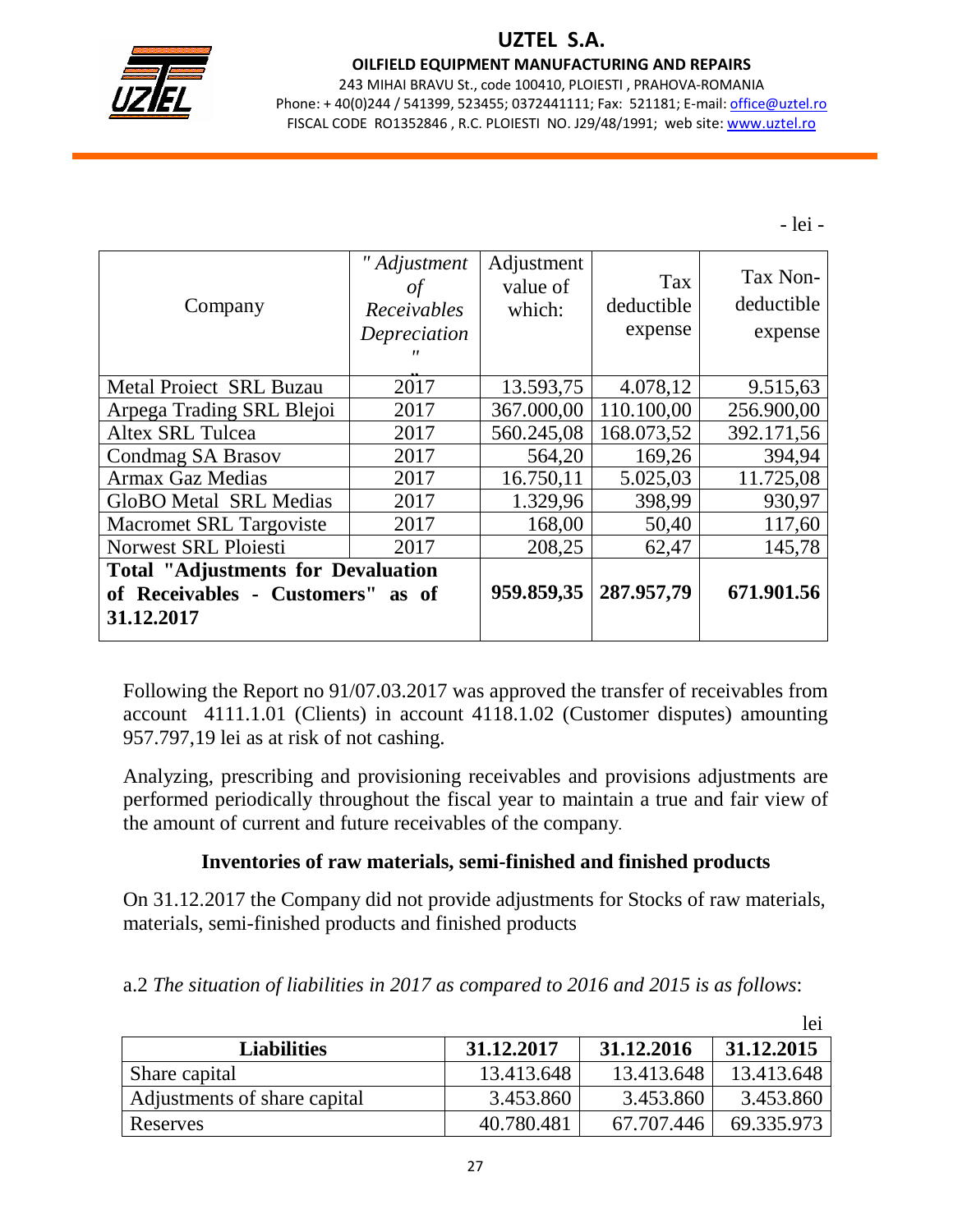

#### OILFIELD EQUIPMENT MANUFACTURING AND REPAIRS

243 MIHAI BRAVU St., code 100410, PLOIESTI , PRAHOVA-ROMANIA Phone: + 40(0)244 / 541399, 523455; 0372441111; Fax: 521181; E-mail: office@uztel.ro FISCAL CODE RO1352846 , R.C. PLOIESTI NO. J29/48/1991; web site: www.uztel.ro

j

| Retained earnings        | 3.686.242  | (10.069.996)              | 7.952.819  |
|--------------------------|------------|---------------------------|------------|
| Debt over a year         | 6.913.206  | 12.943.959                | 8.212.877  |
| <b>Provisions</b>        | 253.413    | 246.213                   | 250.638    |
| Debts under one year     | 27.862.649 | 17.962.947                | 23.019.874 |
| <b>Total Liabilities</b> | 96.363.499 | 105.658.078   125.639.690 |            |

Compared to 2016, there was a decrease of 8,80% of the total liabilities held by the company, in nominal values from 105.658.078 lei at 31.12.2016 to 96.363.499 lei at 31.12.2017;

 Compared to 2015, there was a 23,30% decrease in the Company's total liabilities in nominal values from 127.639.690 lei at 31.12.2015 to 96.363.499 lei at 31.12.2017.

The decrease in the percentage and value of the total liabilities held by the Company is due to the diminution of the revaluation reserves with the value of 26.926.965,40 lei by covering the accounting loss from previous years, capitalization of the revaluation surplus and reserves highlighted in the fiscal register, as follows:

- − the amount of 20.908.041,70 RON representing the accounting loss according to OGM Decision no. 1 of 24.04.2017;
- − the amount of 141.687,63 lei representing surplus capitalization of the revaluation of the surface of 604 square meters of land sold in 2017;
- − the amount of 10.722,71 lei representing the revaluation surplus capitalization for fixed assets in the category of buildings, which were removed from the register by scrapping as a result of inventory of the company's patrimony in 2017;
- − the value of 119.998,66 lei representing the revaluation surplus capitalization for fixed assets in the category of technical equipments, technical installations and machines, which were removed from the inventory due to the inventory of the company's patrimony in 2017;
- − the value of 1.092,45 lei representing the surplus revaluation− capitalization for fixed assets in the category of office furniture, which were removed from the accounts by scrapping as a result of the inventory of the company's patrimony in 2017;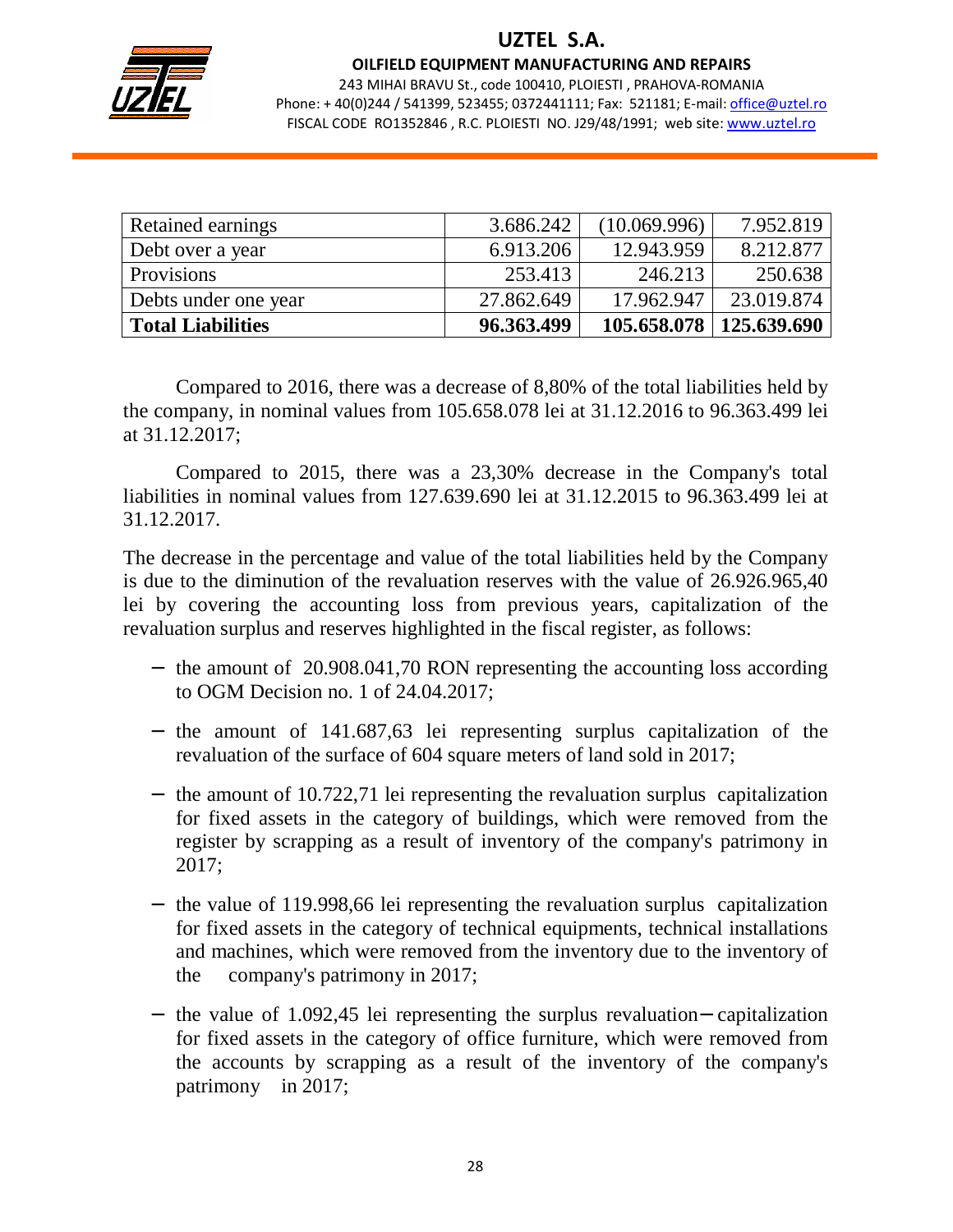

OILFIELD EQUIPMENT MANUFACTURING AND REPAIRS

243 MIHAI BRAVU St., code 100410, PLOIESTI , PRAHOVA-ROMANIA Phone: + 40(0)244 / 541399, 523455; 0372441111; Fax: 521181; E-mail: office@uztel.ro FISCAL CODE RO1352846 , R.C. PLOIESTI NO. J29/48/1991; web site: www.uztel.ro

j

- − the value of 2.300.235,79 lei representing revaluation reserves highlighted in the tax register at Trim-I-2017;
- − the amount of 1.192.421,48 lei representing revaluation reserves highlighted in the tax register at Trim-II-2017;
- − the value of 1.184.068,97 lei representing revaluation reserves highlighted in the tax register at Trim-III-2017;
- − the amount of 1.068.696,01 lei representing revaluation reserves highlighted in the fiscal register at Trim-IV-2017;
- b) Global Outcome Statement

The overall result structure in 2017 compared to 2016 and 2015 is as follows:

|                                    |              |              | lei         |
|------------------------------------|--------------|--------------|-------------|
| <b>Keys</b>                        | 31.12.2017   | 31.12.2016   | 31.12.2015  |
| Net turnover                       | 44.370.143   | 41.510.000   | 45.806.332  |
| Operational income                 | 48.627.123   | 48.219.620   | 62.009.982  |
| Operational expense                | 61.584.908   | 67.156.019   | 64.018.331  |
| <b>Operating Activities Result</b> | (12.957.785) | (18.936.399) | (2.008.349) |
| Financial income                   | 704.431      | 1.324.412    | 1.754.570   |
| Financial expenses                 | 917.374      | 1.534.965    | 1.471.340   |
| <b>Net Financial Result</b>        | (212.943)    | (210.553)    | 283.230     |
| Total income                       | 49.331.554   | 49.544.032   | 63.764.552  |
| Total expenses                     | 62.502.282   | 68.690.984   | 65.489.671  |
| <b>Result before tax</b>           | (13.170.728) | (19.146.952) | (1.725.119) |
| Income tax                         |              |              | 312.177     |
| Income from deferred income tax    | (13.170.728) | (19.146.951) | (2.037.296) |

 **Turnover** as at 31.12.2017 compared to 31.12.2016 was an increase of 6,89%, in nominal values from 41.510.000 lei at 31.12.2016 to 44.370.143 lei at 31.12.2017, and compared to 31.12.2016. 2015 recorded a decrease of 3,14%, in nominal values from 45.806.332 lei at 31.12.2015 to 44.370.143 lei at 31.12.2017.

 Turnover expresses the volume of revenue earned by the company on the basis of the business operations carried out in the reference year 2017. The turnover includes: sales of manufactured goods, works and services, rents and other income.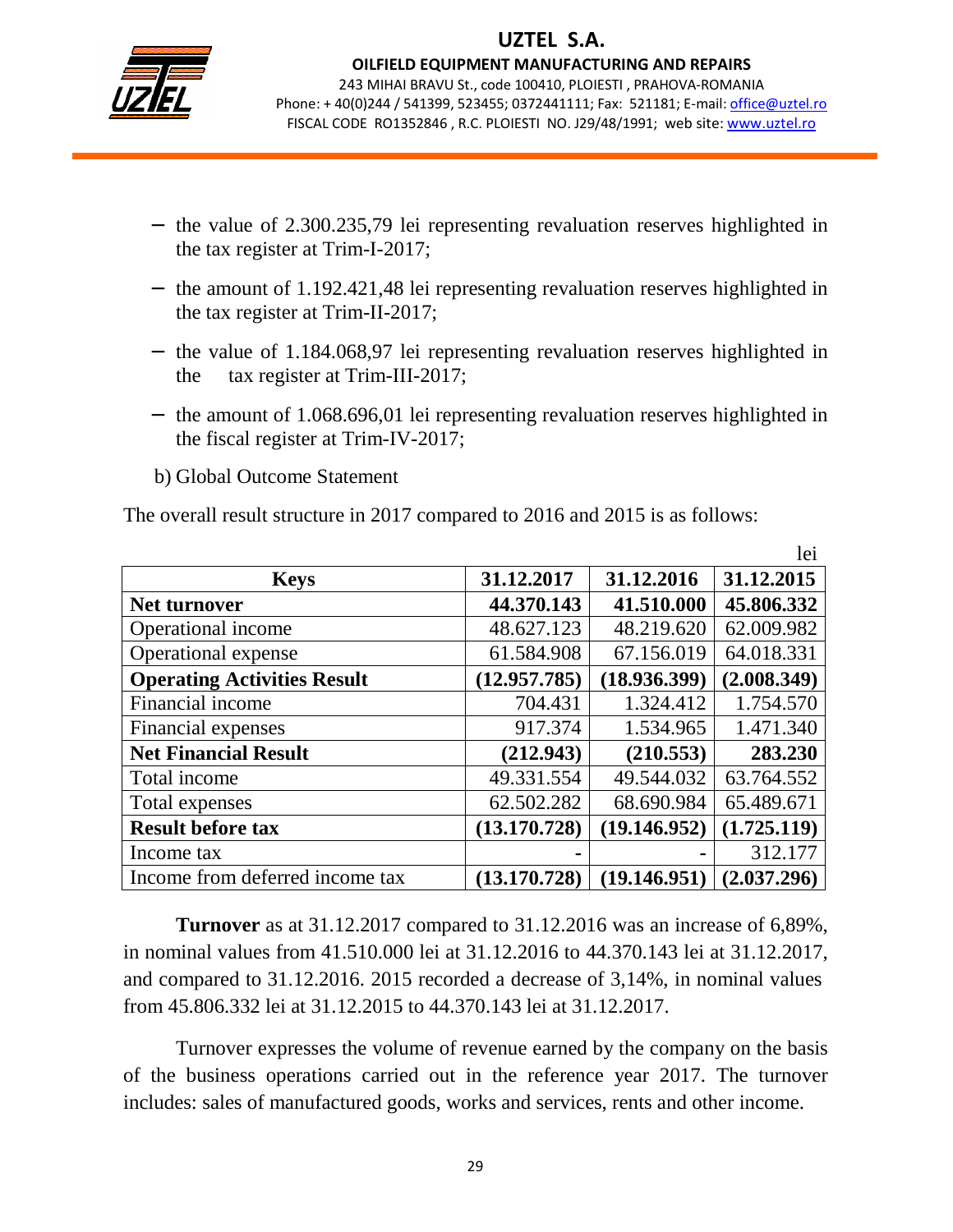

j

 **Operational revenues** recorded an increase of 0,85% in 2017 compared to 2016, ie in nominal values from 48.219.620 lei at 31.12.2016 to 48.627.123 lei at 31.12.2017, on the account of:

- − increase of the production sold from 41.496.082 lei at 31.12.2016 to 44.114.519 lei at 31.12.2017, a percentage increase of 6,31%;
- − the decrease of revenues related to the cost of the stock of products from 5.577.215 lei at 31.12.2016 to 3.828.029 lei at 31.12.2017, a percentage decrease of 31,36%;
- − the decrease of the revenues from the production of intangible and− tangible assets from 309.972 lei at 31.12.2016 to 59.755 lei at 31.12.2017, a percentage decrease of 80,72%;
- − the decrease of other operating revenues from 822.433 lei at 31.12.2016 to 369.196 lei at 31.12.2017, a percentage decrease of 55,11%;

Compared to 31.12.2015, the operating revenues registered a decrease of 21,58%, ie in nominal values from 62.009.982 lei at 31.12.2015 to 48.627.123 lei at 31.12.2017, on the account of:

- − decrease of the production sold from 45.739.475 lei at 31.12.2015 to 44.114.519 lei at 31.12.2017, a percentage decrease of 3,55%;
- − the decrease of the incomes related to the cost of the stock of products from 15.164.297 lei at 31.12.2015 to 3.828.029 lei at 31.12.2017, a percentage decrease of 74,76%;
- − the decrease of the revenues from the production of intangible and tangible assets from 278.865 lei to 31.12.2015 lei to 59.755 lei at 31.12.2017, a percentage decrease of 78,57%;
- − the decrease of other operating revenues from 760.488 lei at 31.12.2015 to 369.196 lei at 31.12.2017, a percentage decrease of 51,45%.

**Operating expenses** - registered a decrease by 8,30% on 31.12.2017 as compared to 31.12.2016, in nominal values from 67.156.019 lei at 31.12.2016 to 61.584.908 lei at 31.12.2017, on the account of: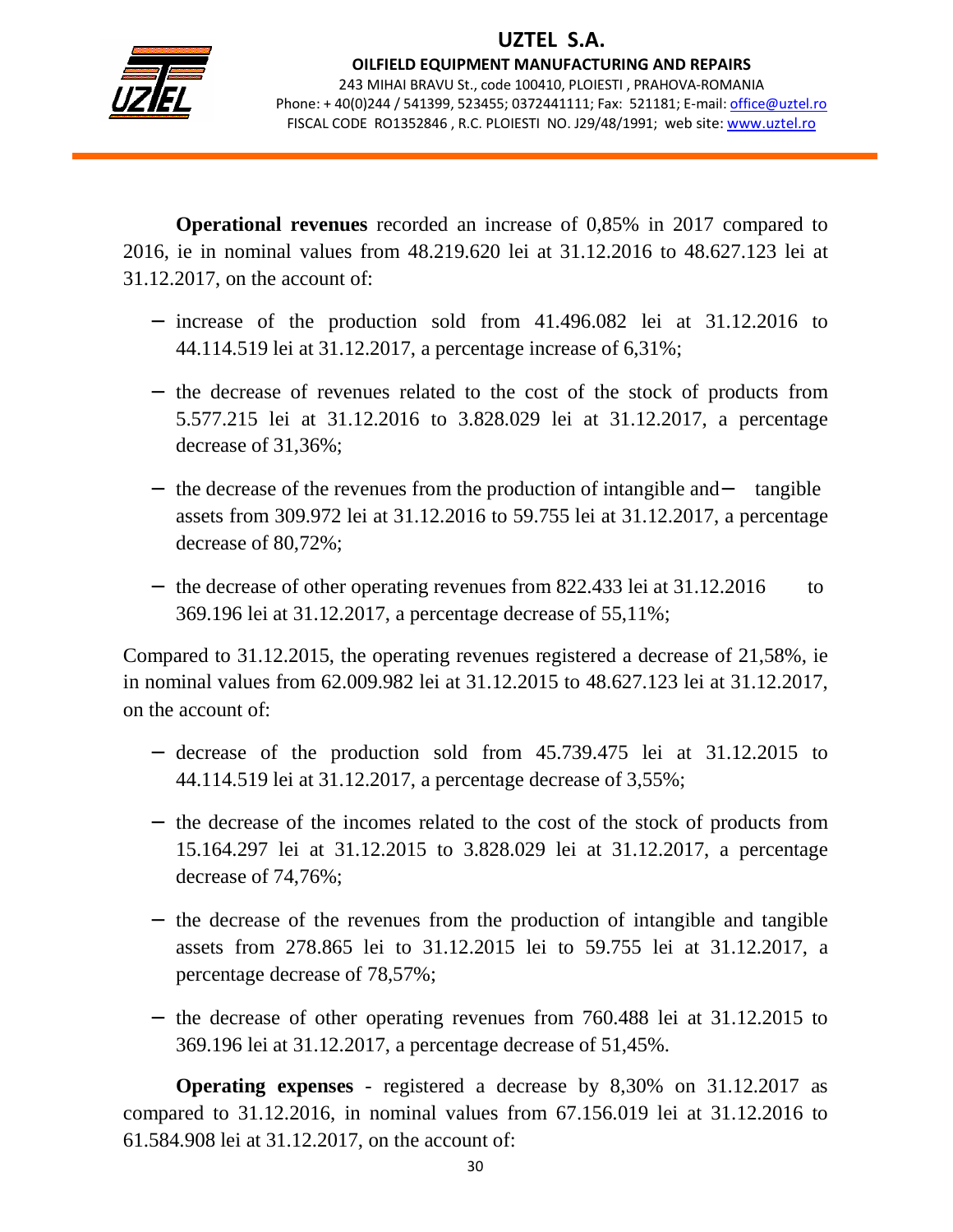

j

- − the decrease of expenditures on raw materials, consumables, goods− and utilities from 30.070.705 lei at 31.12.2016 to 28.044.533 lei at 31.12.2017, a percentage decrease of 6,74%;
- − the decrease of other expenses representing external services, taxes and taxes from 7.224.052 lei at 31.12.2016 to 6.099.262 lei at 31.12.2017, a 15,57% decrease;
- − the increase of personnel expenses from 18.075.656 lei at 31.12.201 to 21.071.290 lei at 31.12.2017, a percentage increase of 16,57%.

Compared to 31.12.2015, operating expenses decreased by 3,80%, in nominal values from 64.018.331 lei at 31.12.2015 to 61.584.908 lei at 31.12.2017, on the account of:

- − the decrease of expenditures on raw materials, consumables, goods and utilities from 30.430.434 lei at 31.12.2015 to 28.044.533 lei at 31.12.2017, ie a percentage decrease of 7,84%;
- − the decrease of other expenses representing external benefits, taxes and taxes from 6.404.463 lei at 31.12.2015 to 6.099.262 lei at 31.12.2017, a percentage decrease of 4,77%;
- − the increase of the personnel expenses from 19.738.549 lei at 31.12.2015 to 21.071.290 lei at 31.12.2017, a percentage increase of 6,75%.

 The decrease of the operational expenses was mainly influenced by the decrease in the volume of acquisitions of raw materials, materials and utilities necessary for the realization of the contracted production.

 **The result of the operating activities** recorded as at 31.12.2017 a decrease of the loss in nominal values from (18.936.399) lei at 31.12.2016 to (12.957.785) lei at 31.12.2017 and compared to 31.12 .2015 recorded an increase in the loss in nominal value from (2.008.349) lei at 31.12.2015 to (12.957.785) lei at 31.12.2017

**The financial revenues** decreased by 46,81% at 31.12.2017 compared to 31.12.2016, ie in nominal values from 1.324.412 lei at 31.12.2016 to 704.431 lei at 31.12.2017. Compared to December 31, 2015, the financial revenues decreased by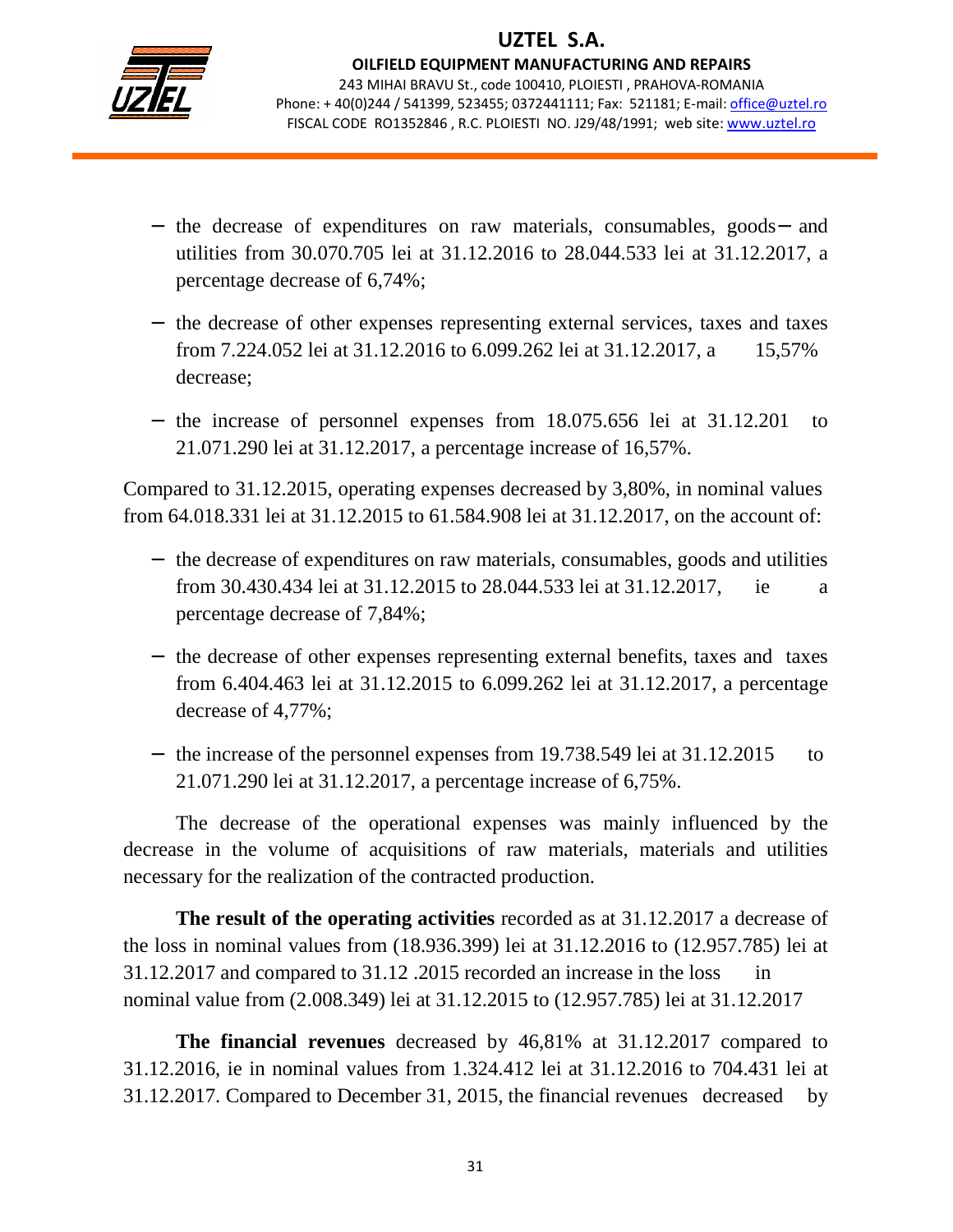

OILFIELD EQUIPMENT MANUFACTURING AND REPAIRS 243 MIHAI BRAVU St., code 100410, PLOIESTI , PRAHOVA-ROMANIA Phone: + 40(0)244 / 541399, 523455; 0372441111; Fax: 521181; E-mail: office@uztel.ro FISCAL CODE RO1352846 , R.C. PLOIESTI NO. J29/48/1991; web site: www.uztel.ro

j

59,85%, ie in nominal values from 1.754.570 lei at 31.12.2015 to 704.431 lei at 31.12.2017.

 **Financial expenses** decreased by 40,23% at 31.12.2017 as compared to 31.12.2016, in nominal values from 1.534.965 lei at 31.12.2016 to 917.374 lei at 31.12.2017. Compared to December 31, 2015, financial expenses decreased by 37,65%, in nominal values from 1.471.340 lei at 31.12.2015 to 917.374 lei at 31.12.2017. The increase / decrease of the financial expenses was based on the exchange rate differences, the appreciation / depreciation of the national currency against the euro and dollar currency and the amount of the trade receivables in the invoices and receipts.

**The net financial result** recorded as at  $31.12.2015$  a gross profit of  $+ 283.230$ lei, as at 31.12.2016 the company recorded a gross loss of (210.553) lei and on 31.12.2017 the company recorded a gross loss (212.943) lei.

 **Total revenues** recorded a decrease of 0,43% at 31.12.2017 as compared to 31.12.2016, ie in nominal values from 49.544.032 lei at 31.12.2016 to 49.331.554 lei at 31.12.2017. Compared to December 31, 2015, total revenues decreased by 22,63% in nominal values from 63.764.552 lei at 31.12.2015 to 49.331.554 lei as at 31.12.2017.

 **Total expenditures** decreased by 9,01% as at 31.12.2017 as compared to 31.12.2016, in nominal values from 68.690.984 lei at 31.12.2016 to 62.502.282 lei at 31.12.2017. Compared to 31.12.2015, total expenditures decreased by 4,56% in nominal values from 65.489.671 lei at 31.12.2015 to 62.502.282 lei at 31.12.2017.

 **The pre-tax result** as at 31.12.2017 compared to 31.12.2016 reduced the loss in nominal values from (19.146.952) lei at 31.12.2016 to (13.170.728) lei at 31.12.2017, and compared to December 31, 2015 recorded a loss increase, in nominal values from (1.725.119) lei at 31.12.2015 to (13.170.728) lei at 31.12.2017.

 **The overall result of the period** recorded as at 31.12.2017 compared to 31.12.2016 a decrease of the loss in nominal values from (19.146.952) lei at 31.12.2016 to (13.170.728) lei at 31.12.2017, and compared to December 31, 2015 recorded an increase in the loss, in nominal values from (2.037.296) lei at 31.12.2015 to(13.170.728) lei at 31.12.2017.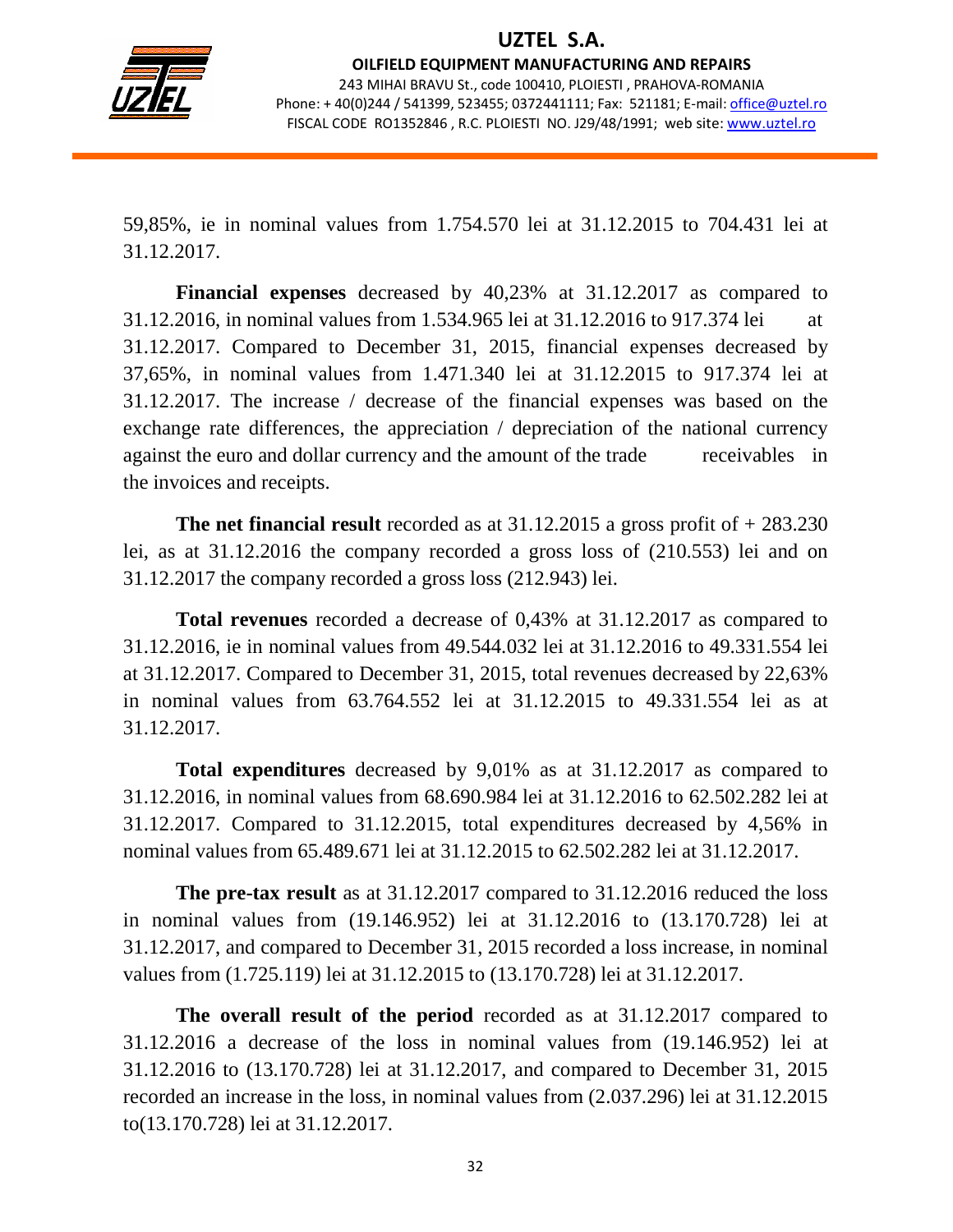

#### OILFIELD EQUIPMENT MANUFACTURING AND REPAIRS

243 MIHAI BRAVU St., code 100410, PLOIESTI , PRAHOVA-ROMANIA Phone: + 40(0)244 / 541399, 523455; 0372441111; Fax: 521181; E-mail: office@uztel.ro FISCAL CODE RO1352846 , R.C. PLOIESTI NO. J29/48/1991; web site: www.uztel.ro

j

| <b>Economic - financial indicators</b>                                | 31.12.2017 | 31.12.2016 | 31.12.2015 |
|-----------------------------------------------------------------------|------------|------------|------------|
| <b>Current liquidity</b> – Current Assets / Current<br>Liabilities    | 1,77       | 2,99       | 2,92       |
| <b>Indebtness</b> – Borrowed capital / Equity $*$<br>100              | 12,23%     | 11,48%     | 5,06%      |
| Rotation speed debts – clients –<br>Receivables / Turnover * 365 days | 112 zile   | 129 zile   | 141 zile   |
| Rotation speed of fixed assets -<br>Turnover / Fixed Assets           | 0.94       | 0,80       | 0.78       |

**Current liquidity** - provide the guarantee to cover current liabilities from current assets, accepted value is about 2.

**Indebtedness** - Expresses credit risk management effectiveness. The lower the value resulting from the calculation of indebtedness ratio, the smaller risk associated and less sensitive with changing interest rates.

**Rotation speed debts – clients** - Express effectiveness of the company in collecting its receivables, namely the number of days until the debtors pay their debt to society. The average number of days in which the company claims back in 2017 was 112 days .

**Rotation speed of fixed assets** - Express effectiveness of business assets by examining the turnover generated by a certain amount of assets. The value obtained was 0,94 expresses assets management effectiveness by achieving a turnover of 44.370.143 lei generated by an amount of fixed assets worth 47.069.235 lei.

c) Cash-flow :

 Cash-flow situation at December 2017 compared to 31 December 2016 and 31 December 2015 is as follows:

|                                             | 31-December  | 31-December     | 31-December |
|---------------------------------------------|--------------|-----------------|-------------|
|                                             | 2017         | <u>2016</u>     | <u>2015</u> |
|                                             | lei          | lei             | lei         |
| Net profit for the year                     | (13.170.728) | (19.146.952)    | (2.037.296) |
| Income tax expenses                         |              |                 | 312.177     |
| Long term asset depreciation<br>/impairment | 4.743.779    | 6.057.829       | 7.043.308   |
| Expenses with disposed assets               | 294.100      | $\qquad \qquad$ |             |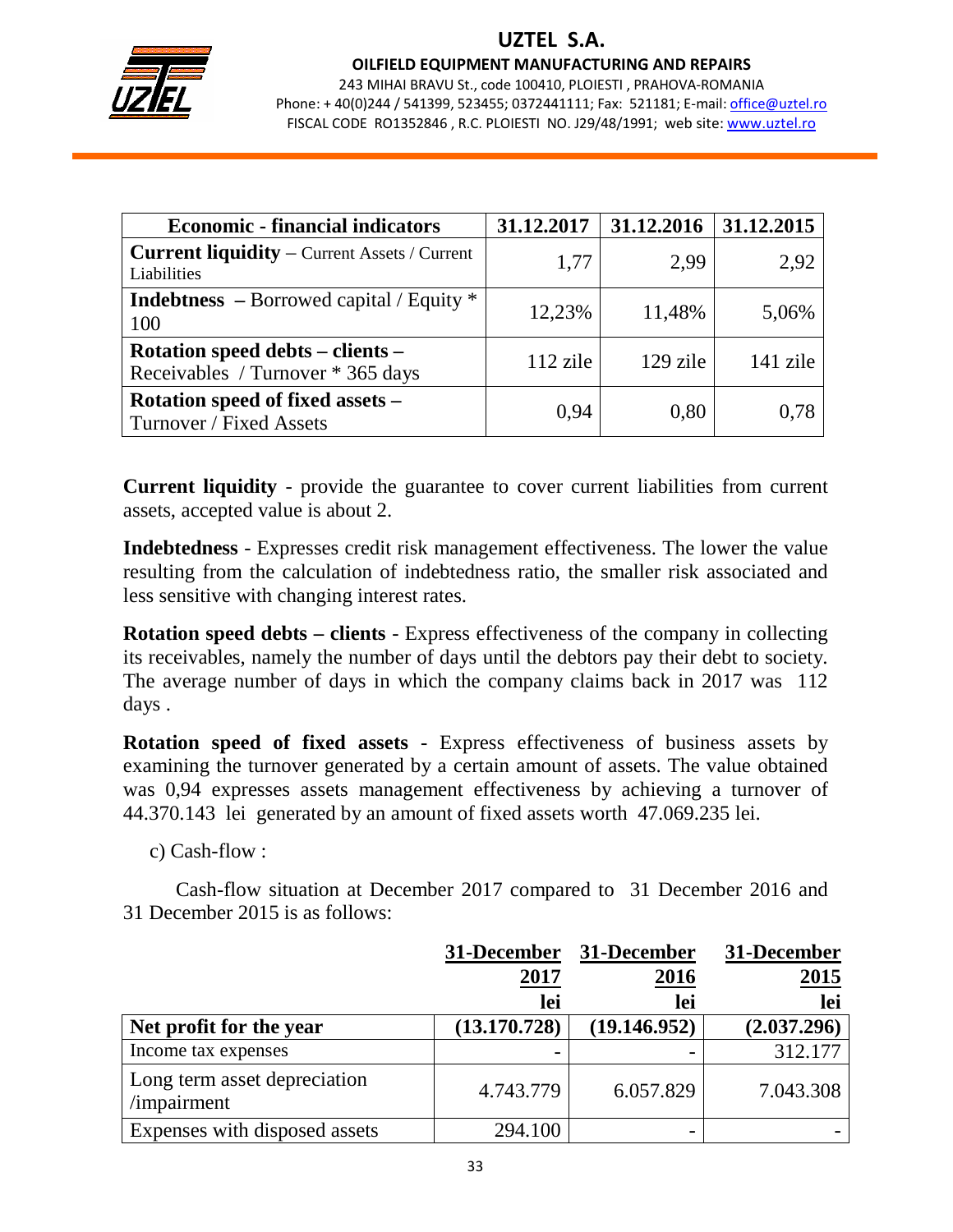

#### OILFIELD EQUIPMENT MANUFACTURING AND REPAIRS

243 MIHAI BRAVU St., code 100410, PLOIESTI , PRAHOVA-ROMANIA Phone: +40(0)244 / 541399, 523455; 0372441111; Fax: 521181; E-mail: office@uztel.ro FISCAL CODE RO1352846 , R.C. PLOIESTI NO. J29/48/1991; web site: www.uztel.ro

j

| Income from disposed assets                            | (98.578)    |             |              |
|--------------------------------------------------------|-------------|-------------|--------------|
| Provisions for customers                               | (816.190)   | (730.576)   | (4.124.629)  |
| Income / (expenses) related to value                   | 1.104.659   | 6.779.810   |              |
| adjustments on current assets                          |             |             |              |
| Provisions for inventory                               |             |             | (2.669.738)  |
| Interest expense                                       | (240.349)   | (112.593)   | (176.486)    |
| Interest income                                        | 6.316       | 71.198      | 258.873      |
| Gain / loss from exchange rate                         | 20.234      | 278.002     | 198.820      |
| <b>Movements in working capital</b>                    | 5.013.971   | 12.343.670  | 842.324      |
| Increase / (decrease) in trade                         | 2.461.019   | 3.144.665   | 4.866.322    |
| receivables                                            |             |             |              |
| Increase /(decrease) in other current                  | 385         | (682)       | (342)        |
| assets                                                 |             |             |              |
| Increase / (decrease) in inventories                   | 4.092.118   | 4.242.138   | 4.164.653    |
| Increase / (decrease) in debts                         | 6.289.074   | 918.711     | 858.206      |
| payables                                               |             |             |              |
| Increase / (decrease) other                            | (2.412.926) | (1.248.979) | (10.576.377) |
| Cash used in operating activities                      | 10.429.670  | 7.055.853   | (687.538)    |
| Income tax paid                                        |             | (17.857)    | (194.348)    |
| Interest paid                                          | (240.349)   | (112.593)   | (176.486)    |
| <b>Cash generated from operating</b><br>activities     | 2.032.564   | 122.120     | (2.253.343)  |
| <b>Net cash from investment</b>                        | (99.181)    | (1.425.341) | (2.304.511)  |
| activities                                             |             |             |              |
| Cash payment for acquisition of land                   | (99.181)    | (1.425.341) | (2.304.511)  |
| and assets                                             |             |             |              |
| Net cash from financing activities                     | (1.406.990) | (4.811.005) | (2.757.350)  |
| Cash repayments of borrowings                          | (1.404.845) | (4.772.776) | (2.755.871)  |
| Dividends paid                                         | (2.145)     | (38.229)    | (1.479)      |
| Increase / decrease in net cash                        | 526.393     | (6.114.226) | (7.315.203)  |
| and cash equivalents                                   |             |             |              |
| Cash and cash equivalents at the<br>begining of period | 1.245.085   | 7.359.311   | 14.674.514   |
| Cash and cash equivalents at the<br>end of period      | 1.771.478   | 1.245.085   | 7.359.311    |
| Net increase/decrease in cash and<br>cash equivalents  | 526.393     | (6.114.226) | (7.315.203)  |